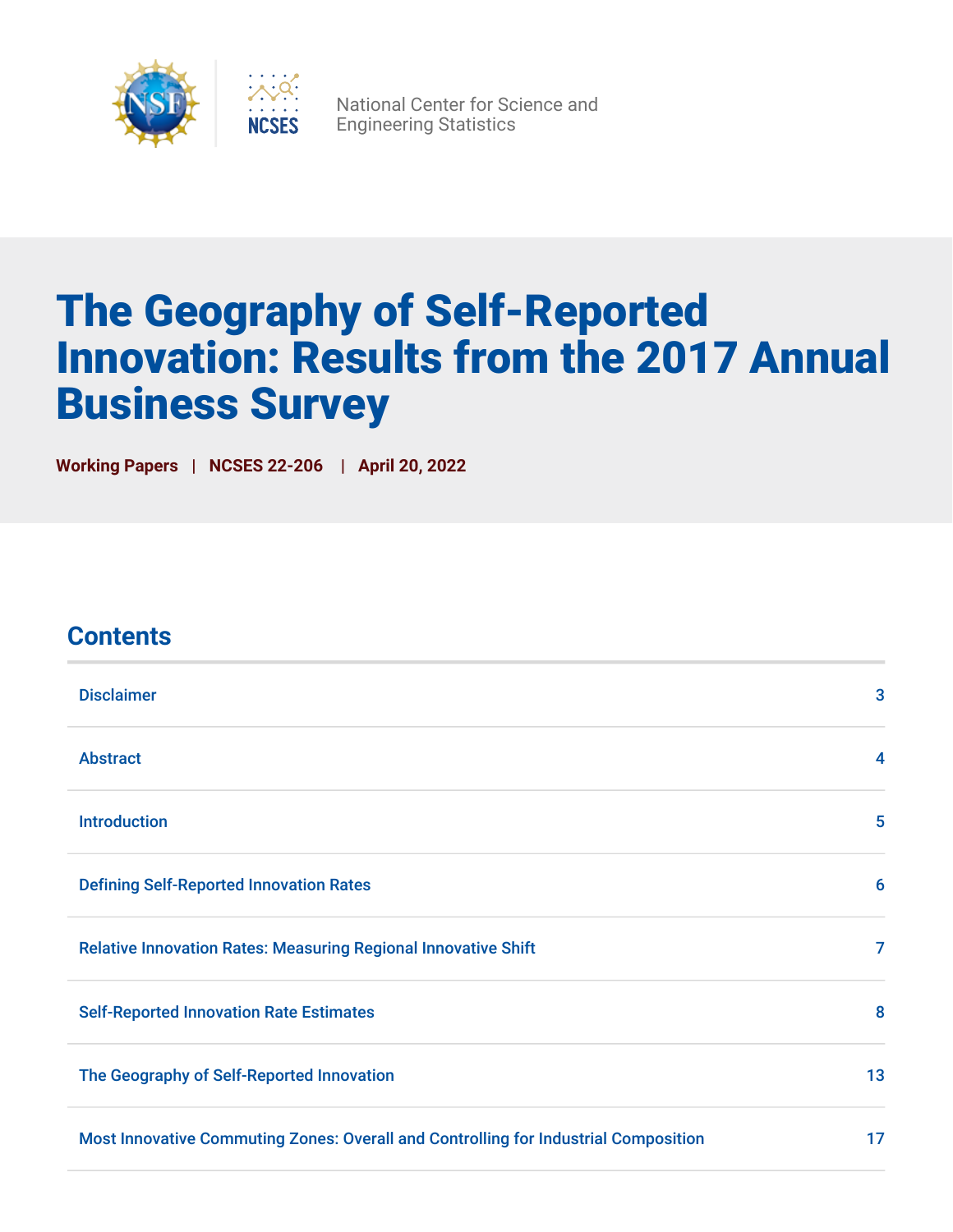| <b>Conclusion</b>         | 22 |
|---------------------------|----|
| <b>References</b>         | 24 |
| <b>Notes</b>              | 26 |
| <b>Suggested Citation</b> | 27 |
| <b>Contact Us</b>         | 28 |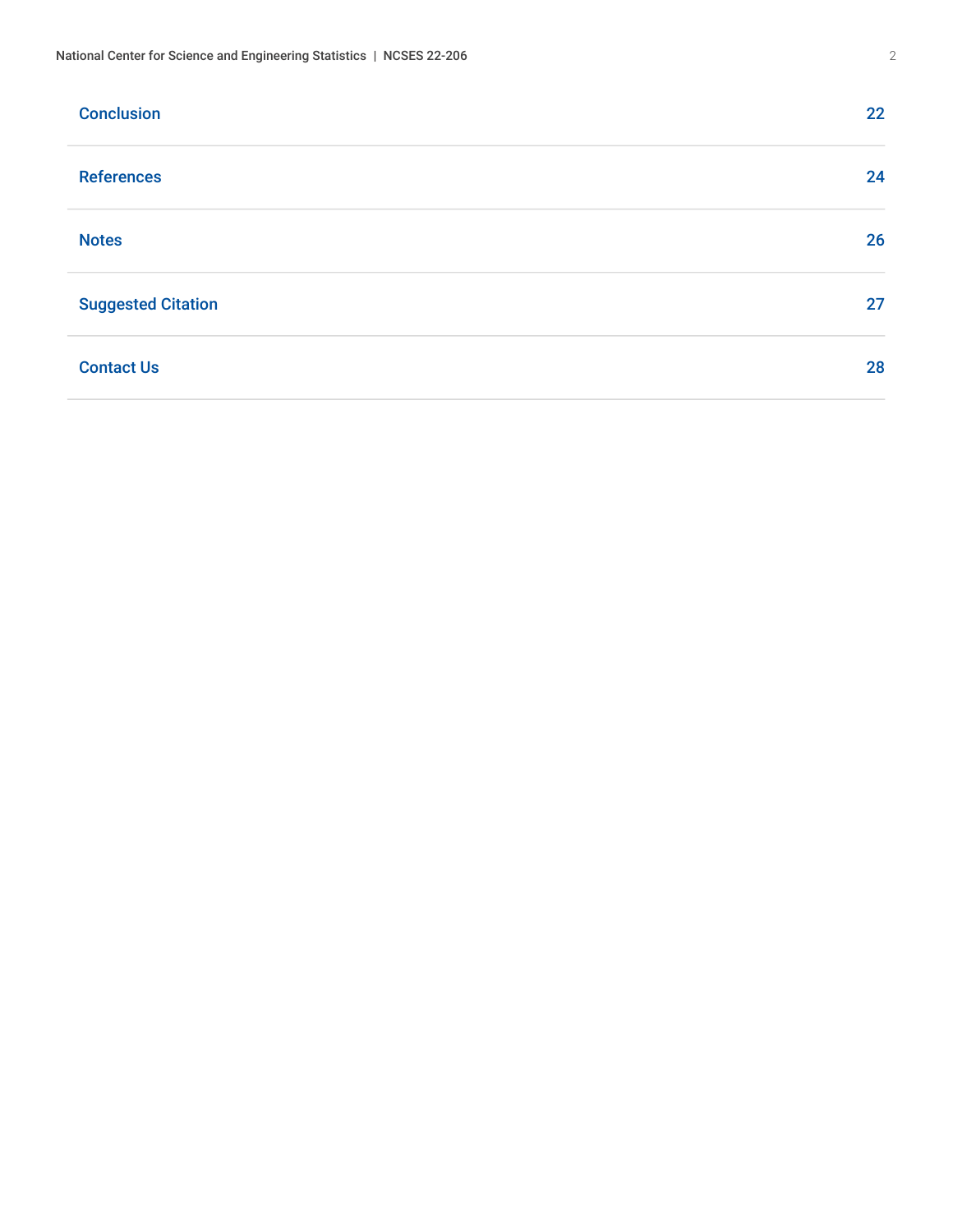### <span id="page-2-0"></span>**Disclaimer**

Working papers are intended to report exploratory results of research and analysis undertaken by the National Center for Science and Engineering Statistics (NCSES). Any opinions, findings, conclusions, or recommendations expressed in this working paper do not necessarily reflect the views of the National Science Foundation (NSF). This working paper has been released to inform interested parties of ongoing research or activities and to encourage further discussion of the topic.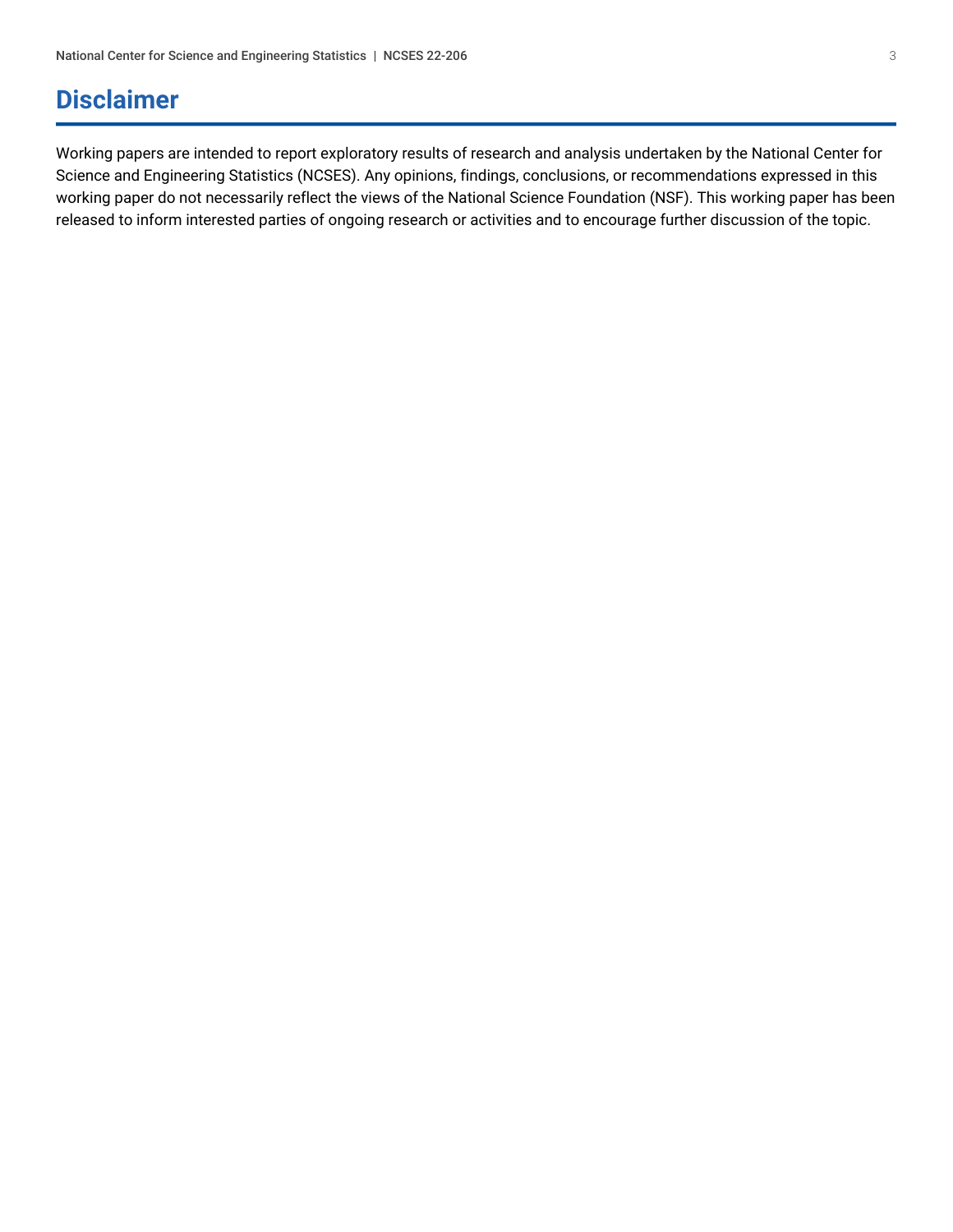### <span id="page-3-0"></span>**Abstract**

On May 5, 2020, the National Science Board (NSB) released its *Vision 2030* report (NSB 2020), which lays out four central priorities for the National Science Foundation this decade. One such priority, "expand the geography of innovation," envisions innovation hubs operating in every state to help retain the nation's leadership in the science and engineering enterprise. This working paper uses the very large sample size of the 2017 Annual Business Survey (N ≈ 850,000) to produce substate-level estimates of self-reported innovation rates. The analysis provides a baseline for assessing efforts to actively seed and nurture innovation clusters throughout the country, identifying areas that are exceeding expectations and others that may be falling behind. Because the concentration of innovation-intensive industry varies across the country, a relative innovation rate that controls for the innovation rate expected from a region's industrial structure is provided. The analysis is descriptive and does not examine possible explanations of differences in regional innovation rates.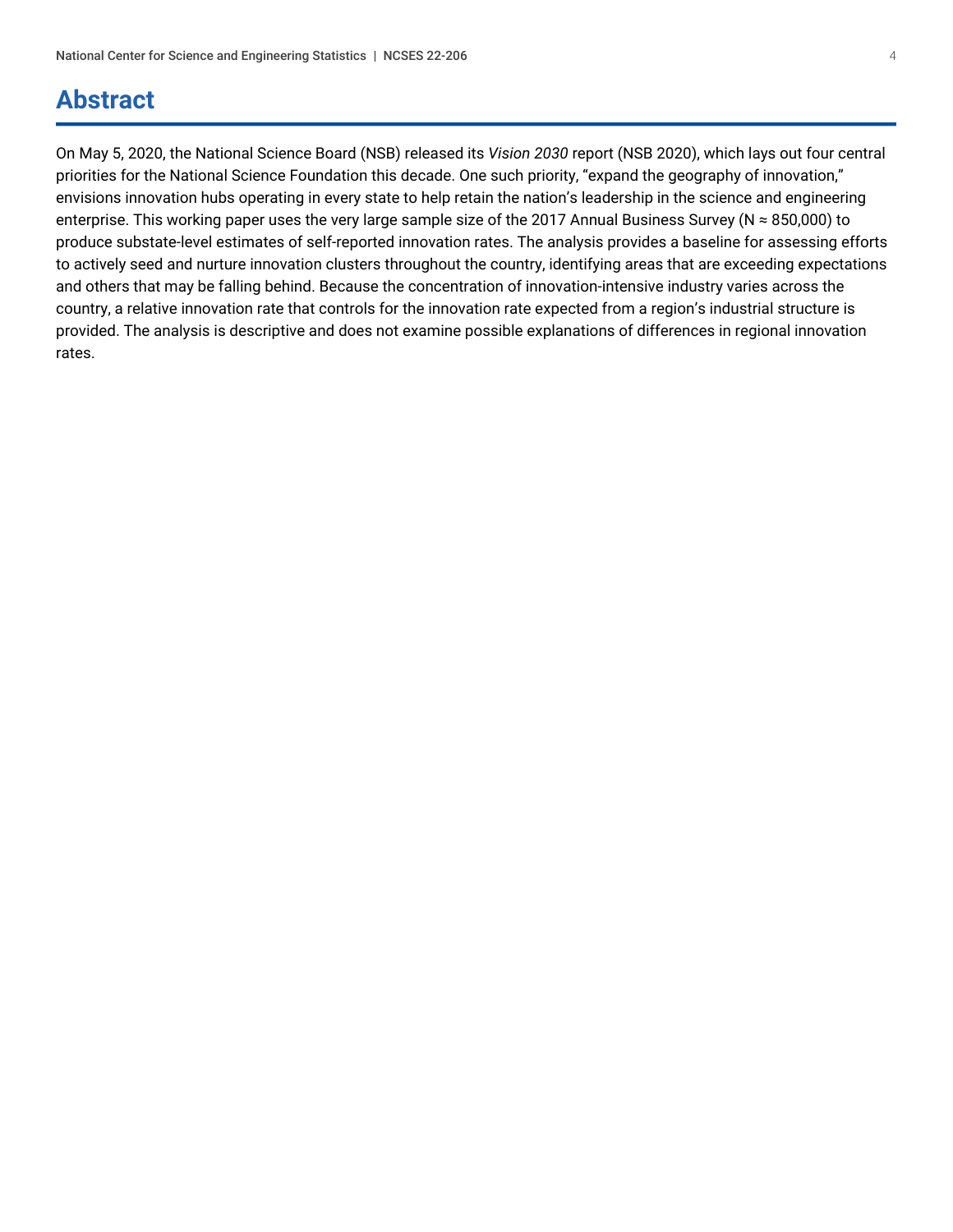### <span id="page-4-0"></span>**Introduction**

Anyone who watches the news, reads the business section of newspapers, or simply uses technology probably has a mental map of the geography of innovation. For nearly everyone, that map would include Silicon Valley, California; Seattle, Washington; and Austin, Texas—regions that host iconic high-tech companies such as Apple, Microsoft, Google, Dell, Intel, and Amazon. However, with growing concern over "places left behind"—formerly prosperous regions that thrived during the agricultural or industrial epochs of the economy—the question of the geographical extent of the innovation economy has come into sharper focus. Is it really limited to a select number of global cities, or is the capacity to invent new products and discover new ways of doing things more widely distributed?

This working paper provides empirical evidence of the concentration and dispersion of the broad-based definitions of selfreported innovation available in the 2017 Annual Business Survey (ABS). The large sample size of the inaugural ABS provides a unique opportunity to produce relatively precise estimates of innovation rates at the substate level that had not been available in earlier innovation data collections such as those that were part of the 2014 Annual Survey of Entrepreneurs or the Business R&D and Innovation Survey. The ABS is a firm- or enterprise-level survey, so the geography of innovation is only precisely estimated for single-unit firms. The statistics that follow are all based on the single-unit subpopulation that comprises close to 60% of the sample. The correspondence between single-unit firm estimates and published estimates using the complete sample is addressed with respect to state innovation rates below.

Innovation rates at the national level broken out by industry, firm size, metropolitan/nonmetropolitan classification, and settlement size categories provide benchmarks that will be helpful for making sense of the state-level breakouts that follow. These estimates are preceded by an explanation of exactly how innovation is defined in the ABS and how these measures will be used. The working paper concludes by identifying the most innovative labor market areas in the United States, in terms of overall innovation rates and innovation rates that consider the concentration of high-tech, mediumtech, and low-tech industry in the local economy.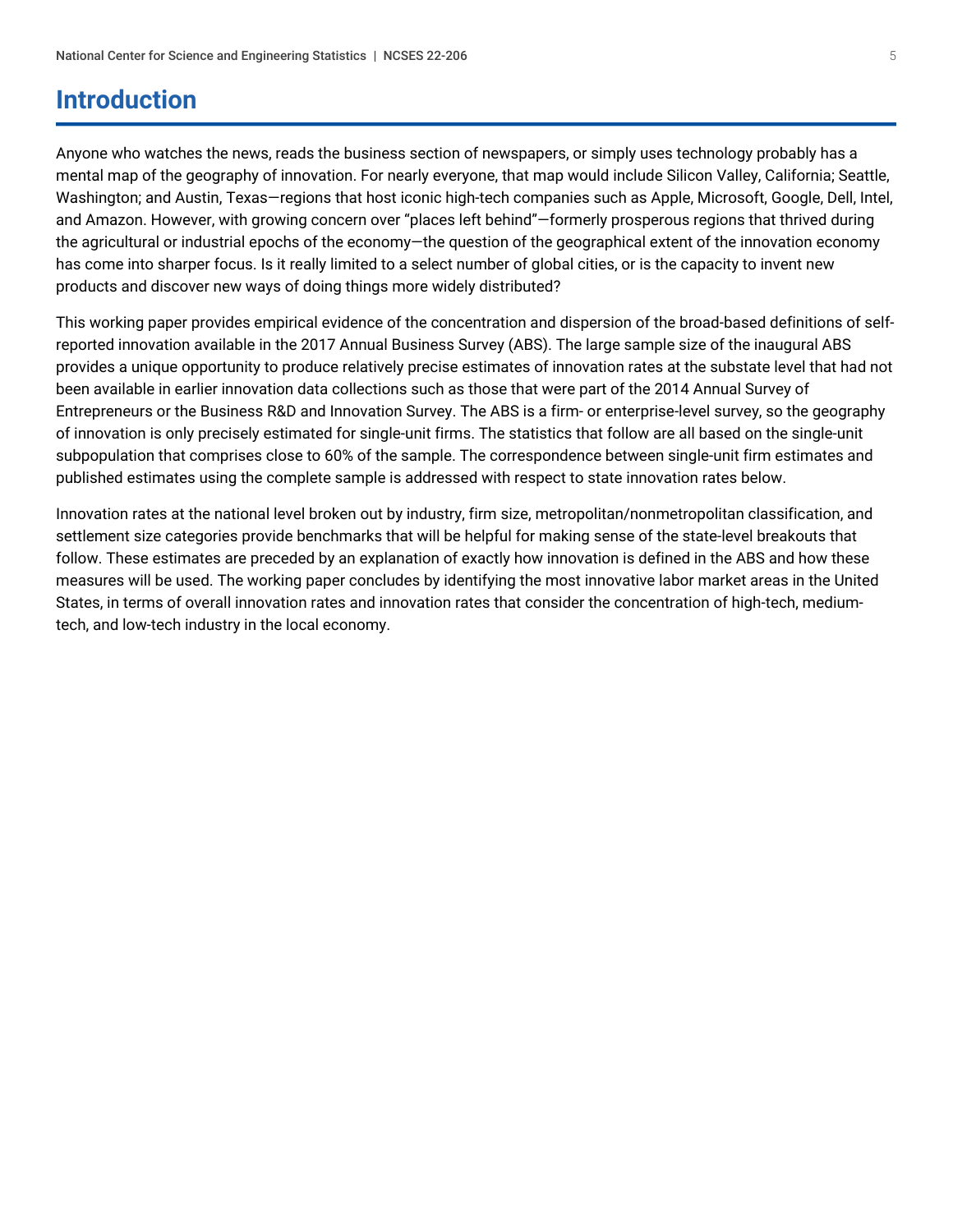### <span id="page-5-0"></span>**Defining Self-Reported Innovation Rates**

Until the 1990s, the measurement of innovation was largely limited to utility patents and expenditures on research and development. Recognition that utility patents are imperfect and incomplete measures of invention (much less of innovation) and that R&D expenditures are inputs to the innovation process rather than measures of innovation output compelled an international effort to develop a more inclusive measure of innovation (Arundel and Smith 2013). The *Oslo Manual*, first published in 1992 by the Organisation for Economic Co-operation and Development (OECD), provided guidance to national statistical agencies on the collection and interpretation of self-reported innovation data. The third edition of the *Oslo Manual*, published in 2005, guided the design and development of the 2017 ABS used in this analysis and thus provides the appropriate lens for examining these data (OECD/Eurostat 2005).

<span id="page-5-1"></span>The two critical requirements for reporting a product innovation are (1) the innovation has been introduced on the market and (2) the innovation is a new good or service for the firm or an existing good or service that was significantly improved.<sup>[1](#page-25-1)</sup> Market success of an innovation is not, however, a criterion. Thus, whether the innovation is "good" or "bad" as indicated by popularity or sales volume is not considered in classifying a firm as innovative or not. This positive measure of product innovation has the advantage of making data collection and classification easier, along with directly informing the role of innovation in adaptive efficiency of the economy; that is, providing a measure of the number of firms that are introducing new products or significantly improving existing products whether successful or not. The disadvantage of a positive measure is that it is more difficult to connect the innovation measure directly to economic impact. This may be one reason why relatively little research has been done on self-reported innovation measures in the United States to date. Another possible reason is that an innovation measure that combines the introduction of completely new products with the significant improvement or imitation of existing products may be at odds with how many Americans perceive "innovation" (Peric and Galindo-Rueda 2014; Tuttle, Alvarado, and Beck 2019).

The most objective way to limit the measure of self-reported innovation to truly novel products or improvements is to require that innovating firms be the first to introduce such products in their market. Respondents are asked if any of their innovations have been "new to market," being the first among competitors introducing an innovation. This qualification eliminates the type of innovation that was most problematic for participants in a cognitive interview study: imitation qualifying as innovation (Peric and Galindo-Rueda 2014; Tuttle, Alvarado, and Beck 2019). Many U.S. participants expressed the view that their interpretation of "innovation" was limited to the creation of something unique.

Two innovation rates are thus reported in all the tables that follow: (1) any product innovation comprising new-to-firm and new-to-market innovation and (2) a new-to-market rate of innovation that captures the creation or origination of unique products.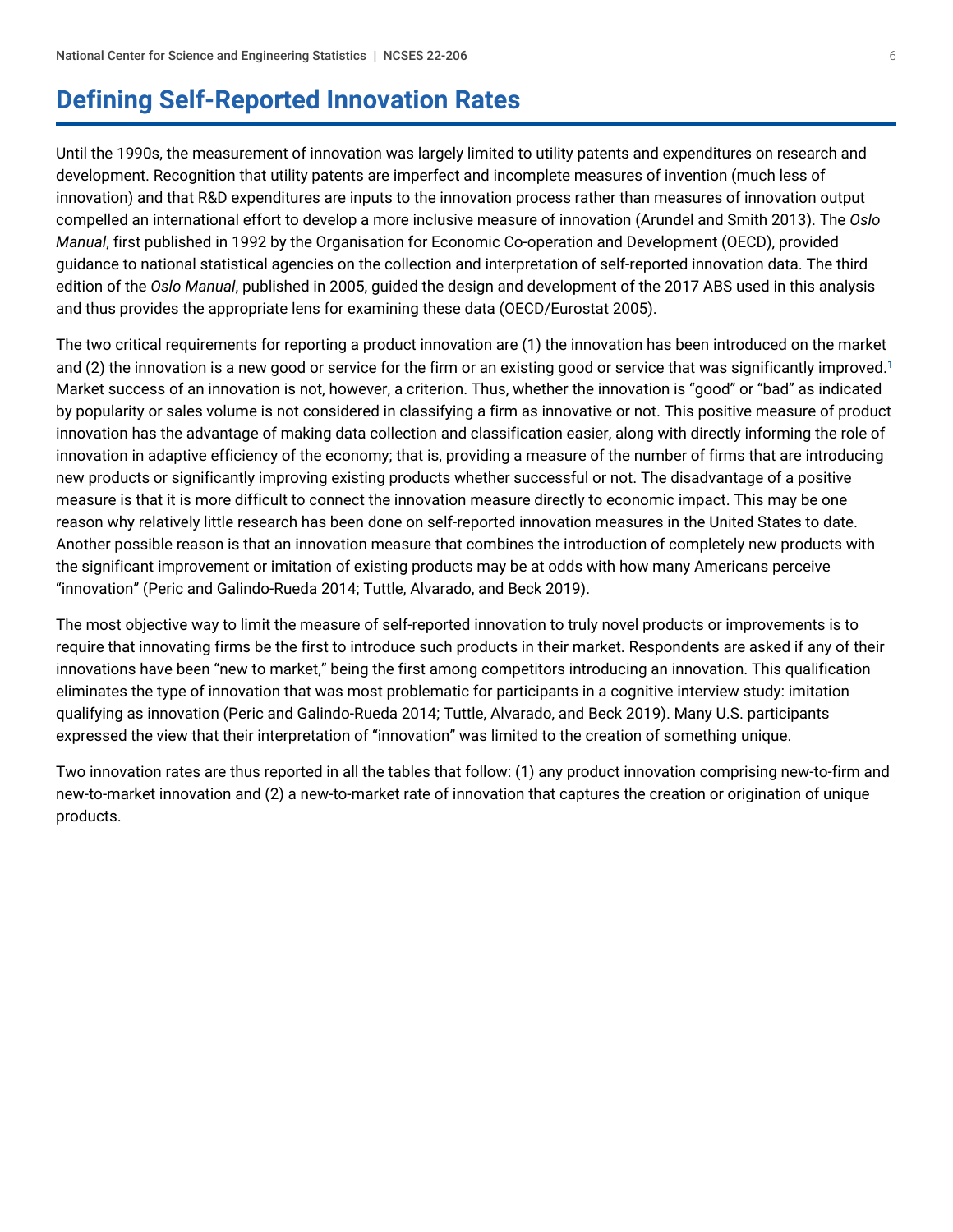# <span id="page-6-0"></span>**Relative Innovation Rates: Measuring Regional Innovative Shift**

The collection of industries operating in a region is likely to affect the observed rates of any product innovation and newto-market innovation. Emerging industries that are exploring and developing new uses for foundational technology likely contain firms more prolific in new-to-market innovation. More mature industries with established product lines and uses are likely to demonstrate much lower rates of new-to-market innovation. However, differences in any product innovation between emerging and mature industries is an empirical question because firms in mature industries may be making numerous changes to existing products in order to remain competitive.

Measuring the relative innovation of a region given its collection of emerging and mature industries can be done by first measuring the innovation rate for detailed industries at the national level. The predicted level of innovation for a region can then be computed by assigning the national innovation rate to each firm within a detailed industry.<sup>[2](#page-25-2)</sup> Subtracting the predicted innovation rate for the region from the observed innovation rate would provide an estimate of the region's innovative shift—the degree to which the collection of industries is more or less innovative than the same collection of industries at the national level.

#### <span id="page-6-1"></span>Regional Innovative Shift = Observed Innovation Rate – Predicted Innovation Rate

Deriving a regional innovative shift estimate that is statistically significant (i.e., the range of estimates does not include zero after adding or subtracting a margin of error) is highly unlikely, given that the error associated with it is the addition of the error rates from the observed and predicted rate estimates. Given this limitation, the analysis that follows will only be able to indicate whether a regional innovative shift is likely to exist, indicated by the observed innovation rate being statistically different from the predicted innovation rate. A positive regional innovative shift with the observed innovation rate larger than the predicted innovation rate would indicate that local businesses, on average, are more innovative than their peers throughout the nation.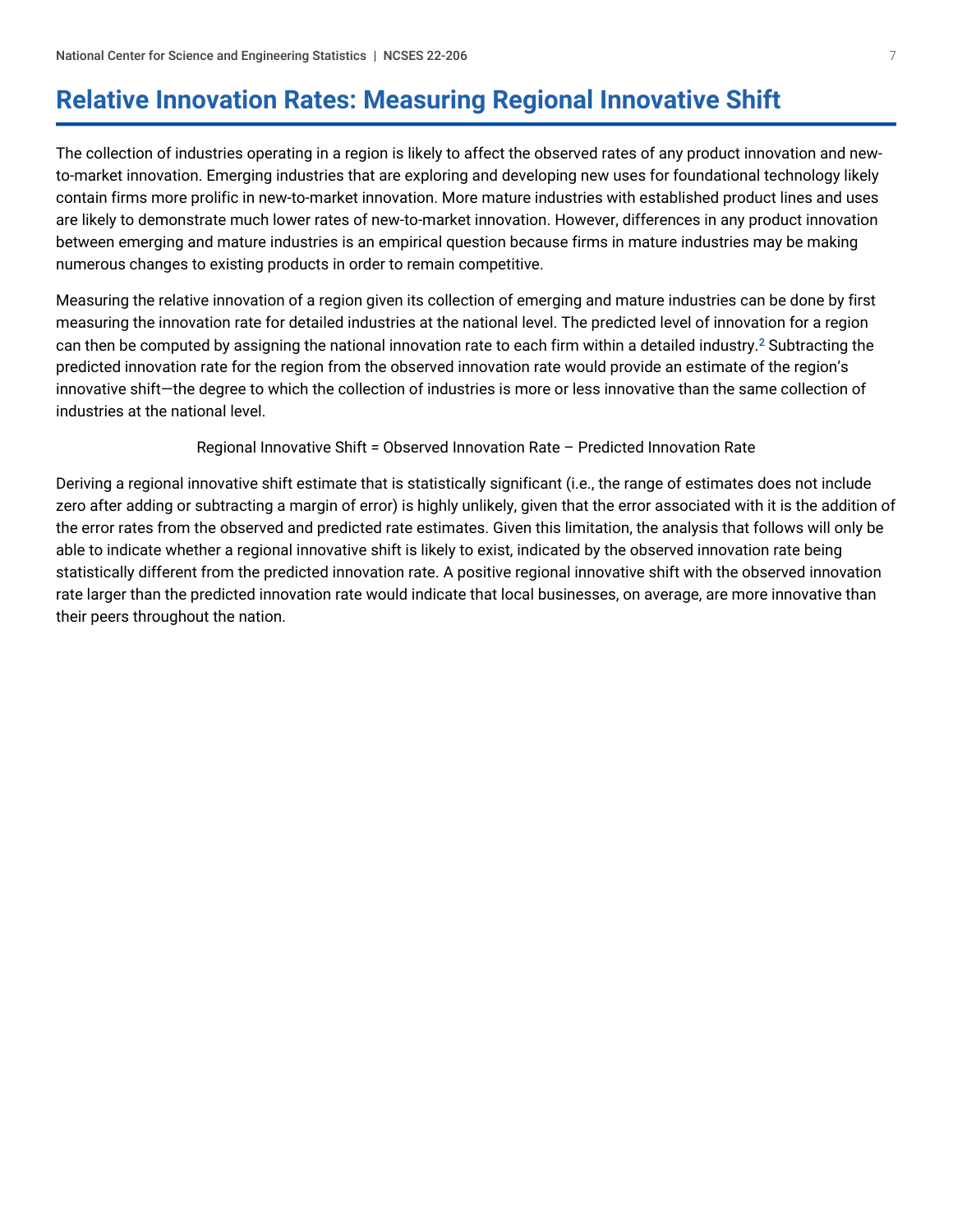### <span id="page-7-0"></span>**Self-Reported Innovation Rate Estimates**

The first set of any product innovation and new-to-market innovation rates examined in [table 1](#page-7-1) is for detailed industries and firm size classes for the United States, metropolitan areas, and nonmetropolitan areas. A separate column indicates when metropolitan and nonmetropolitan innovation rates are statistically different.

#### <span id="page-7-1"></span>**TABLE 1**

#### **Any product innovation and new-to-market innovation rates, by industry and firm size class**

(Percent innovating firms)

|                                                                                               | <b>United States</b>         |                       |                                            |                                               | Metropolitan/                                  |                                   |                                   | Metropolitan/                                  |
|-----------------------------------------------------------------------------------------------|------------------------------|-----------------------|--------------------------------------------|-----------------------------------------------|------------------------------------------------|-----------------------------------|-----------------------------------|------------------------------------------------|
| Industry group                                                                                | Any<br>product<br>innovation | New-<br>to-<br>market | Metropolitan:<br>any product<br>innovation | Nonmetropolitan:<br>any product<br>innovation | nonmetropolitan:<br>statistically<br>different | Metropolitan:<br>new to<br>market | Nonmetropolitan:<br>new to market | nonmetropolitan:<br>statistically<br>different |
| 11 Agriculture,<br>Forestry, Fishing<br>and Hunting                                           | 10.16                        | 3.86                  | 11.42                                      | 8.91                                          | No                                             | 3.88                              | 3.83                              | No                                             |
| 21 Mining                                                                                     | 8.61                         | 3.75                  | 10.68                                      | 6.92                                          | No                                             | 4.46                              | 3.40                              | No                                             |
| 22 Utilities                                                                                  | 13.72                        | 5.07                  | 15.38                                      | 9.79                                          | No                                             | 5.17                              | 4.90                              | No                                             |
| 23 Construction                                                                               | 12.35                        | 4.36                  | 12.21                                      | 13.00                                         | No                                             | 4.26                              | 4.81                              | No                                             |
| 31 Food & Fiber<br>Manufacturing                                                              | 36.14                        | 20.76                 | 35.77                                      | 37.63                                         | No                                             | 20.38                             | 22.10                             | No                                             |
| 32 Nondurable<br>Manufacturing                                                                | 27.06                        | 13.90                 | 28.41                                      | 21.69                                         | Yes                                            | 14.68                             | 10.77                             | Yes                                            |
| 33 Durable<br>Manufacturing                                                                   | 29.62                        | 17.95                 | 29.42                                      | 30.37                                         | No                                             | 18.08                             | 17.12                             | No                                             |
| 42 Wholesale<br>Trade                                                                         | 28.01                        | 16.91                 | 28.44                                      | 24.28                                         | Yes                                            | 17.17                             | 14.73                             | Yes                                            |
| 44 Retail Trade                                                                               | 21.34                        | 10.97                 | 21.13                                      | 22.00                                         | No                                             | 10.83                             | 11.41                             | No                                             |
| 45 Retail Trade                                                                               | 28.84                        | 16.05                 | 29.13                                      | 27.41                                         | No                                             | 16.17                             | 15.32                             | No                                             |
| 48<br>Transportation<br>and<br>Warehousing                                                    | 10.92                        | 3.42                  | 11.88                                      | 8.28                                          | Yes                                            | 3.81                              | 2.33                              | Yes                                            |
| 49<br>Transportation<br>and<br>Warehousing                                                    | 14.07                        | 6.25                  | 14.39                                      | 12.25                                         | No                                             | 5.93                              | 8.73                              | No                                             |
| 51 Information                                                                                | 38.17                        | 21.07                 | 39.40                                      | 29.59                                         | Yes                                            | 21.76                             | 16.16                             | Yes                                            |
| 52 Finance and<br>Insurance                                                                   | 20.7                         | 8.05                  | 20.96                                      | 19.35                                         | No                                             | 8.09                              | 7.87                              | No                                             |
| 53 Real Estate<br>Rental and<br>Leasing                                                       | 11.59                        | 4.00                  | 11.58                                      | 11.60                                         | No                                             | 3.87                              | 4.82                              | No                                             |
| 54 Professional,<br>Scientific, and<br>Technical<br><b>Services</b>                           | 22.66                        | 9.39                  | 23.09                                      | 18.61                                         | Yes                                            | 9.59                              | 7.40                              | Yes                                            |
| 55 Management<br>of Companies<br>and Enterprises                                              | 10.46                        | 4.23                  | 11.02                                      | 6.32                                          | No                                             | 4.40                              | 2.62                              | No                                             |
| 56<br>Administration<br>and Support and<br>Waste<br>Management<br>and Remediation<br>Services | 17.5                         | 6.11                  | 17.62                                      | 16.85                                         | No                                             | 6.10                              | 6.16                              | No                                             |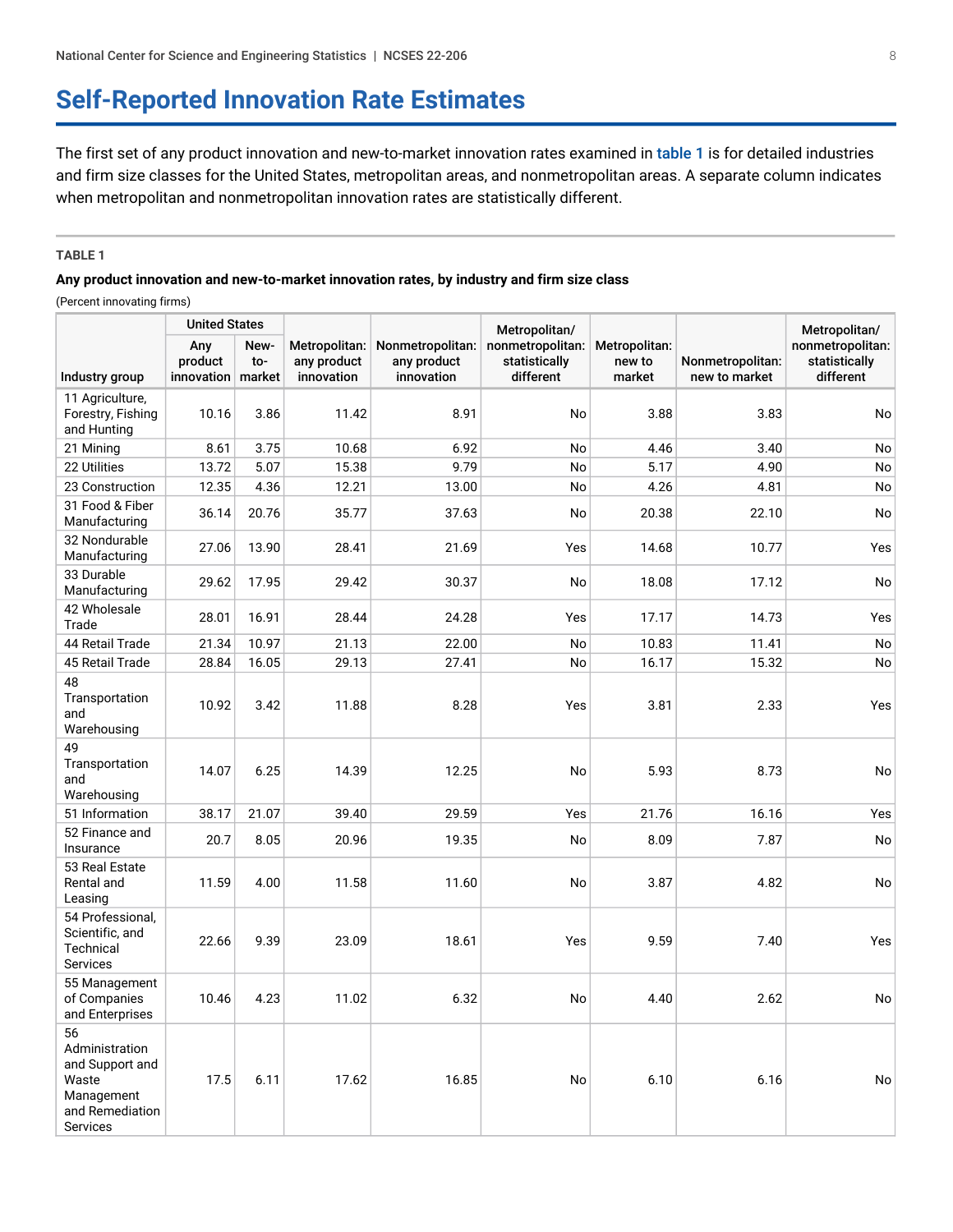#### **TABLE 1**

#### **Any product innovation and new-to-market innovation rates, by industry and firm size class**

(Percent innovating firms)

|                                                           | <b>United States</b>         |                       |                                            |                                               | Metropolitan/                                  |                                   |                                   | Metropolitan/                                  |
|-----------------------------------------------------------|------------------------------|-----------------------|--------------------------------------------|-----------------------------------------------|------------------------------------------------|-----------------------------------|-----------------------------------|------------------------------------------------|
| Industry group                                            | Any<br>product<br>innovation | New-<br>to-<br>market | Metropolitan:<br>any product<br>innovation | Nonmetropolitan:<br>any product<br>innovation | nonmetropolitan:<br>statistically<br>different | Metropolitan:<br>new to<br>market | Nonmetropolitan:<br>new to market | nonmetropolitan:<br>statistically<br>different |
| 61 Educational<br><b>Services</b>                         | 34.27                        | 17.05                 | 33.96                                      | 36.47                                         | No                                             | 16.82                             | 18.37                             | No                                             |
| 62 Health Care<br>and Social<br>Assistance                | 20.17                        | 7.22                  | 20.32                                      | 19.17                                         | No                                             | 7.19                              | 7.41                              | No                                             |
| 71 Arts,<br>Entertainment,<br>and Recreation              | 24.21                        | 12.11                 | 24.83                                      | 21.55                                         | No                                             | 12.45                             | 10.56                             | No                                             |
| 72<br>Accommodation<br>and Food<br>Services               | 16.42                        | 8.22                  | 16.18                                      | 17.55                                         | No                                             | 8.10                              | 8.77                              | No                                             |
| 81 Other<br>Services (except<br>Public<br>Administration) | 17.37                        | 7.58                  | 17.64                                      | 15.97                                         | No                                             | 7.66                              | 7.17                              | No                                             |
| Firm size class                                           |                              |                       |                                            |                                               |                                                |                                   |                                   |                                                |
| $1 - 4$                                                   | 19.08                        | 8.56                  | 19.34                                      | 17.74                                         | Yes                                            | 8.67                              | 7.94                              | Yes                                            |
| $5 - 9$                                                   | 20.74                        | 9.39                  | 21.09                                      | 19.02                                         | Yes                                            | 9.49                              | 8.83                              | No                                             |
| $10 - 19$                                                 | 21.72                        | 10.39                 | 22.05                                      | 19.97                                         | Yes                                            | 10.41                             | 10.21                             | No                                             |
| $20 - 49$                                                 | 21.61                        | 10.58                 | 21.98                                      | 19.44                                         | Yes                                            | 10.79                             | 9.35                              | Yes                                            |
| $50 - 99$                                                 | 22.27                        | 10.99                 | 22.46                                      | 20.92                                         | <b>No</b>                                      | 11.03                             | 10.73                             | <b>No</b>                                      |
| $100 - 249$                                               | 24.04                        | 12.22                 | 24.12                                      | 23.24                                         | <b>No</b>                                      | 12.26                             | 11.72                             | No                                             |
| $250 - 499$                                               | 25.56                        | 13.23                 | 25.22                                      | 28.65                                         | <b>No</b>                                      | 12.58                             | 18.52                             | No                                             |
| $500 - 999$                                               | 26.14                        | 13.17                 | 26.72                                      | 22.99                                         | No                                             | 13.54                             | 11.01                             | No                                             |
| 1,000 or more                                             | 22.89                        | 10.57                 | 23.11                                      | 23.85                                         | No                                             | 10.83                             | 10.69                             | No                                             |

#### **Note(s):**

Statistical difference is at the 0.05 level. The titles for NAICS 31-33, which are assigned the label of "Manufacturing" in the 2017 NAICS Manual, are modified here to provide more information for the reader. Information on the detailed retail industries in NAICS 44 and NAICS 45 is available at <https://www.naics.com/what-is-naics-sector-44-45-full-description-and-statistics/>. Information on the detailed Transportation and Warehousing industries in NAICS 48 and NAICS 49 is available at <https://www.naics.com/naics-code-description/?code=48-49>. These estimates are derived from companies with only a single location and may differ from the published innovation counts and estimates based on single- and multi-unit firms (Kindlon 2021). Limiting analysis to single-unit firms eliminates the potential headquarters' bias resulting from attributing innovation to the reporting location of multi-unit firms and reduces potential measurement error resulting from attributing company reports of innovation to all branch locations. The statistics allow inferences regarding the population of single-unit firms but do not allow inferences regarding the population of all firms.

#### **Source(s):**

National Center for Science and Engineering Statistics and Census Bureau, 2018 Annual Business Survey: Data Year 2017.

As expected, new-to-market innovation rates vary considerably across industry groups. Industry groups commonly associated with high-tech industries such as Information (North American Industry Classification System [NAICS] 51) and Durable Manufacturing (NAICS 33) have new-to-market innovation rates that are 3 to 5 times higher than rates of industry groups commonly associated with low-technology production such as Agriculture, Forestry, Fishing and Hunting (NAICS 11) or Mining (NAICS 21) despite intensive technology use. Food and Fiber Manufacturing (NAICS 31), which has traditionally been perceived as low-tech given rankings based on R&D expenditures or patent production (Shackelford 2013), is highly innovative when measured by self-reports of new-to-market innovation. This ostensible inconsistency may reflect the low barriers to new product introduction relative to barriers faced by other industry groups. This finding does complicate the simple categorization of low-tech corresponding with lower rates of new-to-market innovation and high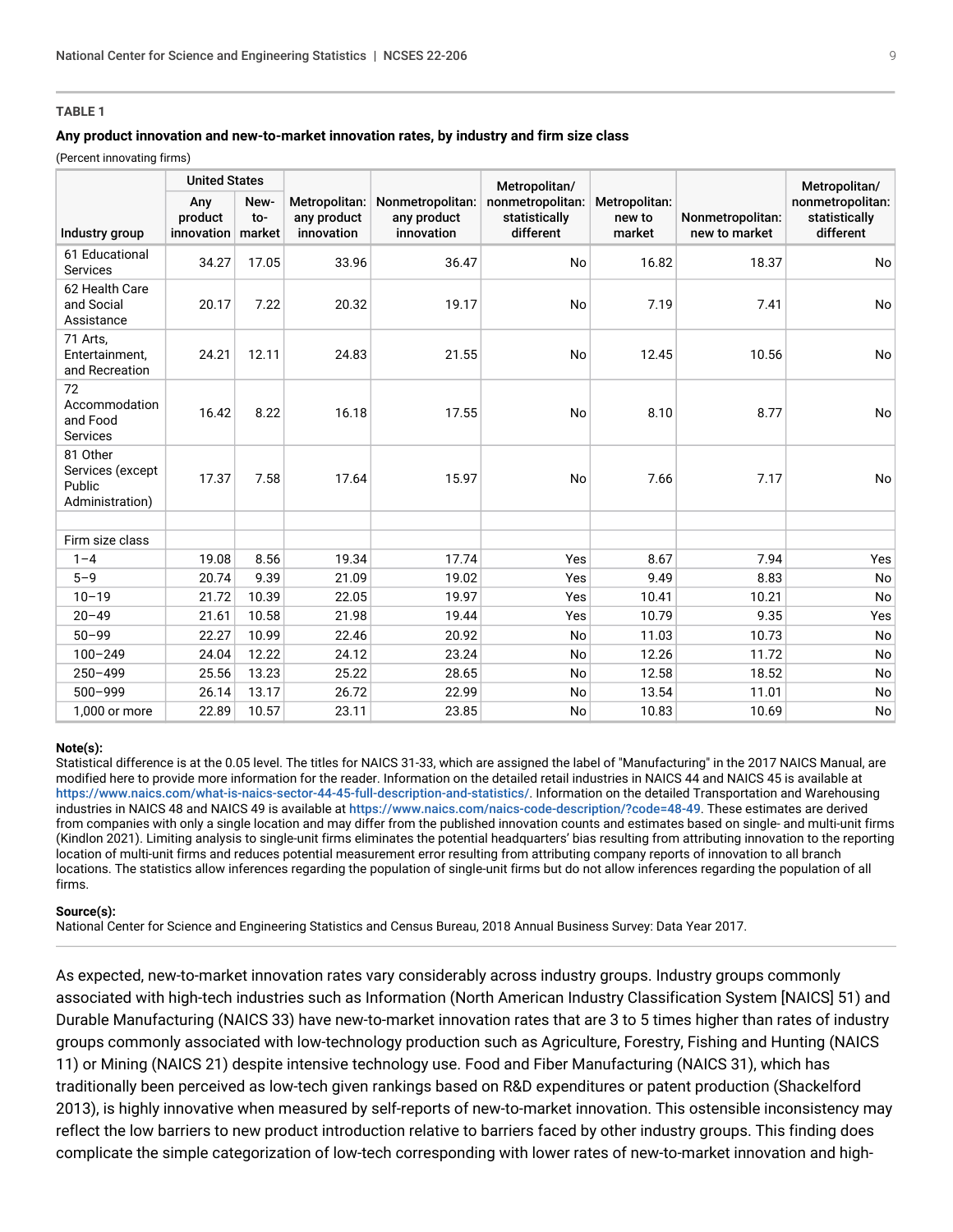tech corresponding to higher rates of new-to-market innovation. Other industries that demonstrate relatively high new-tomarket innovation rates include Educational Services (NAICS 61), Wholesale Trade (NAICS 42), and Retailing including Nonstore Retailing (NAICS 45). The relatively high self-reported new-to-market innovation rates in industry groups not typically considered high-tech industry suggests that self-reported innovation rates across the country may be more similar than commonly assumed, particularly because these industries tend to be more uniformly distributed throughout the United States than high-tech industries are.

In general, new-to-market innovation rates track very closely to all product innovation rates (correlation coefficient = 0.9745; not shown). There do not appear to be any clear exceptions where industries with relatively low new-to-market innovation rates demonstrate relatively high new-to-firm innovation rates, resulting in a large difference between any product innovation and new-to-market innovation rates. In fact, the opposite trend is demonstrated: the largest differences between any product innovation and new-to-market innovation rates are in those industries with relatively high new-to-market innovation rates such as Food and Fiber Manufacturing (NAICS 31), Information (NAICS 51), and Educational Services (NAICS 61). This suggests that innovation defined by significant improvement or imitation of existing products tends to be highest in those industries that are most innovative in introducing completely new products.

The point estimates of self-reported new-to-market innovation and any product innovation rates increase gradually in larger firm size classes. Most of these differences are not statistically significant. The very smallest firms with one to four employees do demonstrate the lowest rates of self-reported any product innovation that is statistically different from that of all other firm size classes (other than the largest firm size class, which has a large standard error given its limited sample size). For new-to-market innovation, the two smallest firm size classes (with one to nine employees) demonstrate lower rates that are statistically different from those of larger firms. It is important to recognize that the data pertain to single-unit firms, so these numbers are not representative of innovation rates of multi-unit firms by size class.

Statistically significant differences in metropolitan and nonmetropolitan innovation rates by industry and firm size class are indicated in a separate column. Point estimates of metropolitan innovation rates are in most cases above the nonmetropolitan innovation rates, but these differences are statistically significant in only five industries: Nondurable Manufacturing (NAICS 32), Wholesale Trade (NAICS 42), Transportation and Warehousing (NAICS 48), Information (NAICS 51), and Professional, Scientific, and Technical Services (NAICS 54). The differences in Information (NAICS 51) are the most notable because it is the one highly innovative industry in this group. A metropolitan or nonmetropolitan difference is not evident in the other highly innovative industries such as Durable Manufacturing (NAICS 33), Educational Services (NAICS 61), and Food and Fiber Manufacturing (NAICS 31). The expectation that nonmetropolitan firms will lag significantly behind their metropolitan peers is supported for only a handful of industries.

A modest metropolitan any product innovation advantage for firms with fewer than 50 employees is evident in the data. A metropolitan new-to-market innovation advantage is statistically significant for only the smallest firm size class (1 to 4 employees) and for firms with 20 to 49 employees. None of the differences in the larger firm size classes are statistically significant. Here again, when estimates are statistically different, they appear to be more a difference of degree than a difference in kind. The takeaway from [table 1](#page-7-1) is a modest metropolitan advantage in overall innovation rates. [Table 2](#page-10-0) presents innovation rates throughout the settlement hierarchy, providing a more nuanced view of where innovation may be more or less prevalent.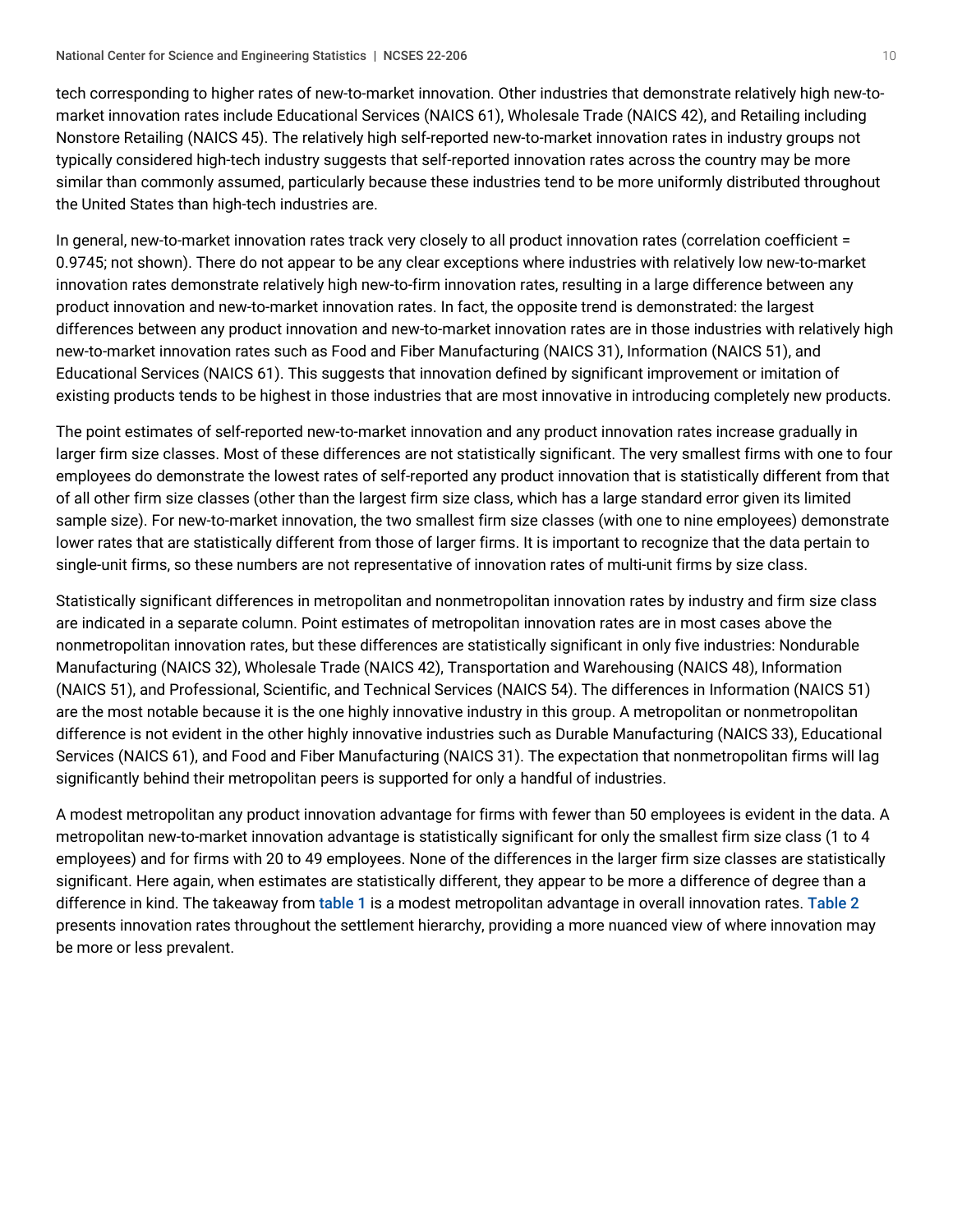#### <span id="page-10-0"></span>**TABLE 2**

#### **Any product innovation and new-to-market innovation rates, by settlement size category**

(Percent innovating firms)

|                               |                                                                                                                                 |                            | Any product innovation                                           | New to market              |                                                                  |  |
|-------------------------------|---------------------------------------------------------------------------------------------------------------------------------|----------------------------|------------------------------------------------------------------|----------------------------|------------------------------------------------------------------|--|
| Rural-urban<br>continuum code | Settlement size description                                                                                                     | Innovating<br>firms $(\%)$ | Statistically larger than<br>below rural-urban<br>continuum code | Innovating<br>firms $(\%)$ | Statistically larger than<br>below rural-urban<br>continuum code |  |
| $\mathbf{1}$                  | CZ includes counties in a metropolitan<br>area with a population of 1 million or<br>more                                        | 20.21                      | 2,3,4,6,7,8,9                                                    | 9.03                       | 4,6                                                              |  |
| $\overline{2}$                | CZ includes counties in a metropolitan<br>area with a population of 250,000 to 1<br>million                                     | 19.44                      | 4,6                                                              | 8.84                       | 4,6,7,8                                                          |  |
| 3                             | CZ includes counties in a metropolitan<br>area with a population of fewer than<br>250,000                                       | 19.23                      | 4,6,7,8                                                          | 8.69                       | 6                                                                |  |
| 4                             | CZ includes counties with an urban<br>population of 20,000 or more adjacent<br>to a metropolitan area                           | 17.96                      |                                                                  | 8.25                       |                                                                  |  |
| 5                             | CZ includes counties with an urban<br>population of 20,000 or more not<br>adjacent to a metropolitan area                       | 19.31                      | 6,8                                                              | 9.05                       | 6                                                                |  |
| 6                             | CZ includes counties with an urban<br>population of 2,500 to 19,999 adjacent<br>to a metropolitan area                          | 16.93                      |                                                                  | 7.74                       |                                                                  |  |
| 7                             | CZ includes counties with an urban<br>population of 2,500 to 19,999 not<br>adjacent to a metropolitan area                      | 17.77                      |                                                                  | 8.53                       |                                                                  |  |
| 8                             | CZ includes counties that are<br>completely rural (urban population<br>fewer than 2,500) adjacent to a<br>metropolitan area     | 16.73                      |                                                                  | 7.80                       |                                                                  |  |
| 9                             | CZ includes counties that are<br>completely rural (urban population<br>fewer than 2,500) not adjacent to a<br>metropolitan area | 18.47                      |                                                                  | 8.01                       |                                                                  |  |

CZ = 2010 Commuting Zone.

#### **Note(s):**

A statistically larger indicator is applied at the 0.05 level. These estimates are derived from companies with only a single location and may differ from the published innovation counts and estimates based on single- and multi-unit firms (Kindlon 2021). Limiting analysis to single-unit firms eliminates the potential headquarters' bias resulting from attributing innovation to the reporting location of multi-unit firms and reduces potential measurement error resulting from attributing company reports of innovation to all branch locations. The statistics allow inferences regarding the population of single-unit firms but do not allow inferences regarding the population of all firms.

#### **Source(s):**

National Center for Science and Engineering Statistics and Census Bureau, 2018 Annual Business Survey: Data Year 2017.

Differences in self-reported any product innovation rates between the largest cities and completely rural counties (counties with no settlements of at least 2,500 residents) are statistically significant but are not particularly large given conventional wisdom that innovation is predominantly an urban phenomenon (World Bank 2009). Any product innovation rates in the largest cities (metropolitan area population of 1 million or more) are also statistically larger than innovation rates in all other settlement size classes with one exception. The difference between the largest city innovation rates and rates in the largest nonmetropolitan counties (with urbanized populations of 20,000 to 50,000) that are not adjacent to a metropolitan area are not statistically significant. The observation that point estimates in nonmetropolitan counties adjacent to metropolitan areas are lower than estimates in their nonadjacent peer counties is an interesting finding that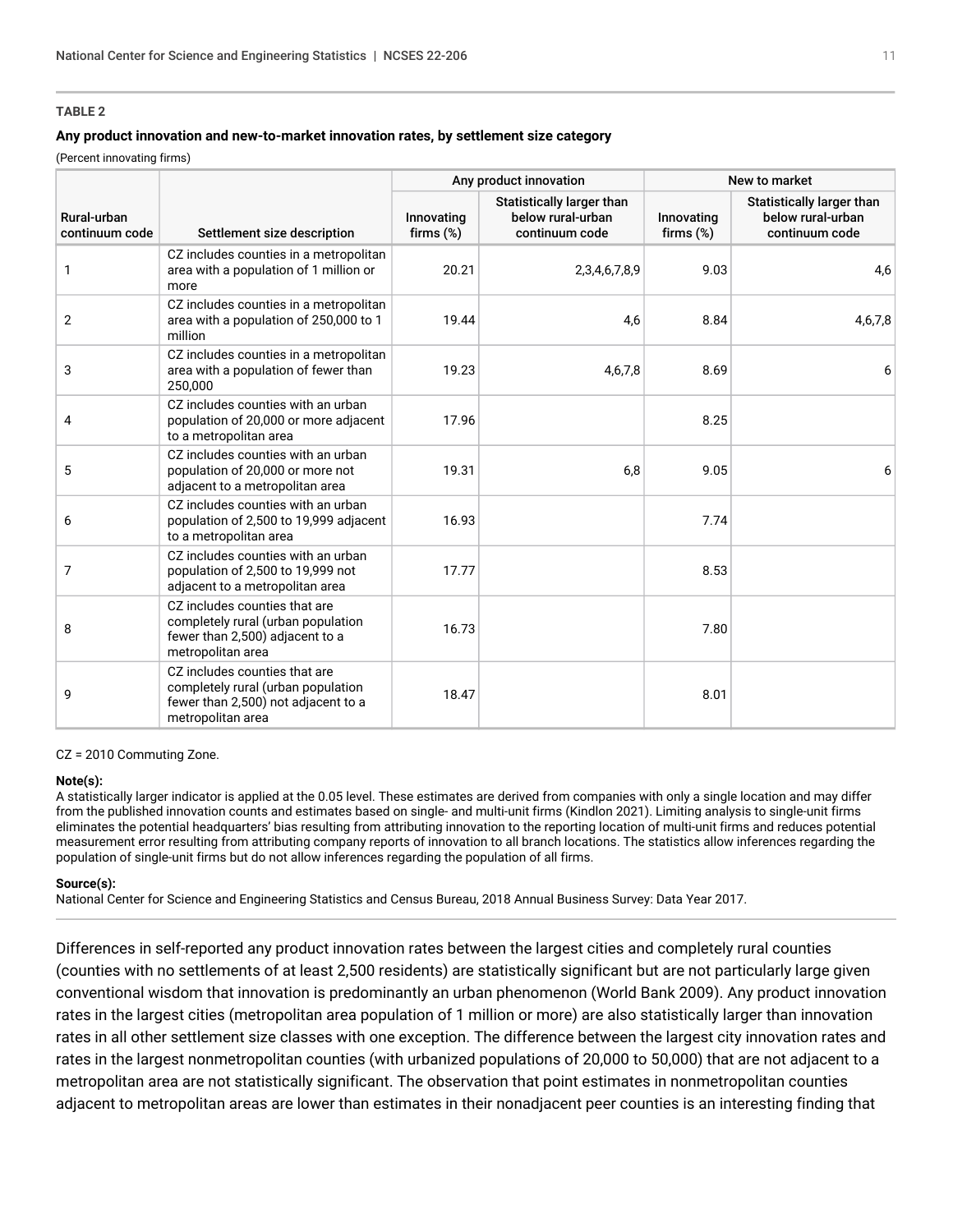contradicts the belief that more remote areas will be more disadvantaged pursuing innovation. A real nonadjacent innovation advantage could be explained by greater rural-to-urban flows in metropolitan proximate areas (a backwash effect). Alternatively, higher innovation in nonadjacent counties may represent thinner markets in which reporting an innovation is more likely, given the absence of metropolitan competitors.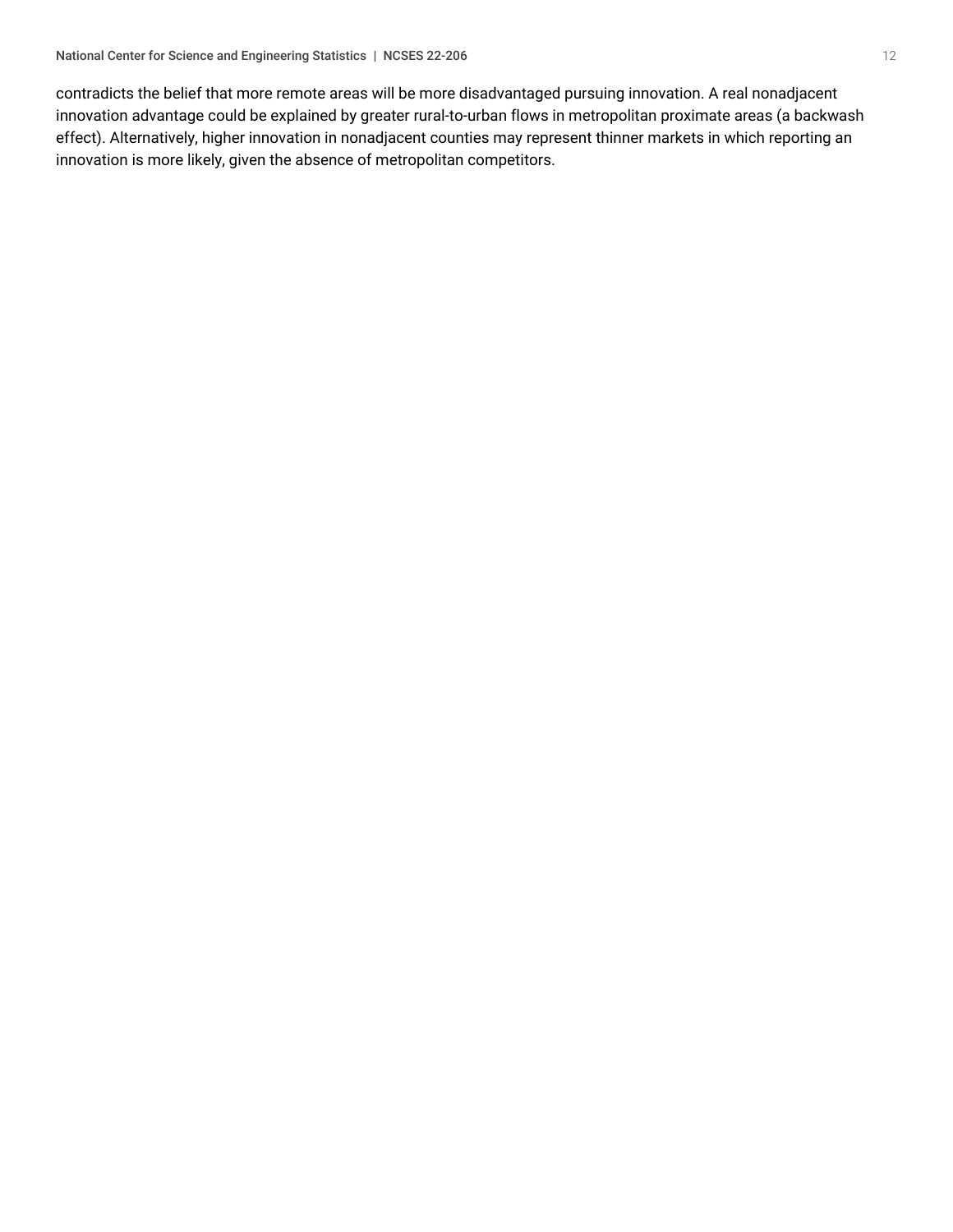### <span id="page-12-0"></span>**The Geography of Self-Reported Innovation**

Given small differences in innovation rates across the settlement hierarchy, and unexpectedly high innovation rates among some industries not thought of as high-tech, the expectation of large differences in self-reported innovation rates across states and between the urban and rural portions of states is considerably diminished. Because the self-reported measure does not consider the success of a new or significantly improved product in identifying innovation, our expectations of significantly higher levels of innovation in the most dynamic, fastest-growing states and regions may be muted. Interpreting the self-reported innovation rates as measures of adaptive efficiency—the capability for trying new ways to succeed—is more consistent with the objective of providing a positive measure of innovation.

<span id="page-12-2"></span>[Table 3](#page-12-1) presents any product innovation and new-to-market innovation rates for states.<sup>[3](#page-25-3)</sup> The table indicates where the observed innovation rates were significantly different from the predicted innovation rates if industries in the state were as innovative as the national average. A statistically significant difference between observed and predicted innovation rates is indicated by a (+) representing a positive regional innovative shift in which state industries are more innovative than the same collection of industries in the nation. A (-) indicates a negative regional innovative shift in which state industries are less innovative than the same collection of industries in the nation.

#### <span id="page-12-1"></span>**TABLE 3**

### **Observed and predicted any product innovation and new-to-market innovation rates, by state**

(Share of innovating firms)

|              | Any product innovation |           |                                  | New-to-market innovation |           |                                  |  |
|--------------|------------------------|-----------|----------------------------------|--------------------------|-----------|----------------------------------|--|
| <b>State</b> | Observed               | Predicted | Shift                            | Observed                 | Predicted | Shift                            |  |
| AL           | 0.1726                 | 0.1927    |                                  | 0.0759                   | 0.0870    |                                  |  |
| AK           | 0.2189                 | 0.1852    | $\ddot{}$                        | 0.1052                   | 0.0806    | $\ddot{}$                        |  |
| AZ           | 0.2100                 | 0.1965    |                                  | 0.0942                   | 0.0871    |                                  |  |
| AR           | 0.1779                 | 0.1903    |                                  | 0.0789                   | 0.0850    |                                  |  |
| CA           | 0.2111                 | 0.2038    | +                                | 0.0979                   | 0.0930    |                                  |  |
| CO           | 0.2219                 | 0.1953    | $\begin{array}{c} + \end{array}$ | 0.0987                   | 0.0867    | $\begin{array}{c} + \end{array}$ |  |
| <b>CT</b>    | 0.1860                 | 0.2020    |                                  | 0.0833                   | 0.0927    |                                  |  |
| DE           | 0.2130                 | 0.1978    |                                  | 0.1028                   | 0.0892    |                                  |  |
| DC           | 0.2324                 | 0.2086    |                                  | 0.1109                   | 0.0926    |                                  |  |
| FL           | 0.2053                 | 0.1980    |                                  | 0.0889                   | 0.0882    |                                  |  |
| GA           | 0.1985                 | 0.1969    |                                  | 0.0866                   | 0.0887    |                                  |  |
| HI           | 0.2182                 | 0.1960    |                                  | 0.0975                   | 0.0884    |                                  |  |
| ID           | 0.1900                 | 0.1840    |                                  | 0.0875                   | 0.0807    |                                  |  |
| IL           | 0.1942                 | 0.1945    |                                  | 0.0865                   | 0.0879    |                                  |  |
| IN           | 0.1944                 | 0.1925    |                                  | 0.0887                   | 0.0875    |                                  |  |
| IA           | 0.1765                 | 0.1856    |                                  | 0.0843                   | 0.0836    |                                  |  |
| KS           | 0.1815                 | 0.1893    |                                  | 0.0805                   | 0.0850    |                                  |  |
| KY           | 0.1660                 | 0.1932    |                                  | 0.0680                   | 0.0867    |                                  |  |
| LA           | 0.1677                 | 0.1917    | $\blacksquare$                   | 0.0734                   | 0.0853    |                                  |  |
| <b>ME</b>    | 0.2002                 | 0.1854    |                                  | 0.0945                   | 0.0829    |                                  |  |
| <b>MD</b>    | 0.1897                 | 0.1937    |                                  | 0.0830                   | 0.0849    |                                  |  |
| MA           | 0.1900                 | 0.1985    |                                  | 0.0877                   | 0.0902    |                                  |  |
| MI           | 0.1995                 | 0.1986    |                                  | 0.0924                   | 0.0914    |                                  |  |
| MN           | 0.1920                 | 0.1928    |                                  | 0.0837                   | 0.0869    |                                  |  |
| <b>MS</b>    | 0.1685                 | 0.1900    |                                  | 0.0721                   | 0.0860    |                                  |  |
| <b>MO</b>    | 0.1856                 | 0.1925    |                                  | 0.0837                   | 0.0862    |                                  |  |
| MT           | 0.2257                 | 0.1843    | $\ddot{}$                        | 0.1064                   | 0.0817    | $\begin{array}{c} + \end{array}$ |  |
| <b>NE</b>    | 0.1772                 | 0.1829    |                                  | 0.0791                   | 0.0811    |                                  |  |
| <b>NV</b>    | 0.2229                 | 0.1983    | $\ddot{}$                        | 0.1069                   | 0.0884    | $\begin{array}{c} + \end{array}$ |  |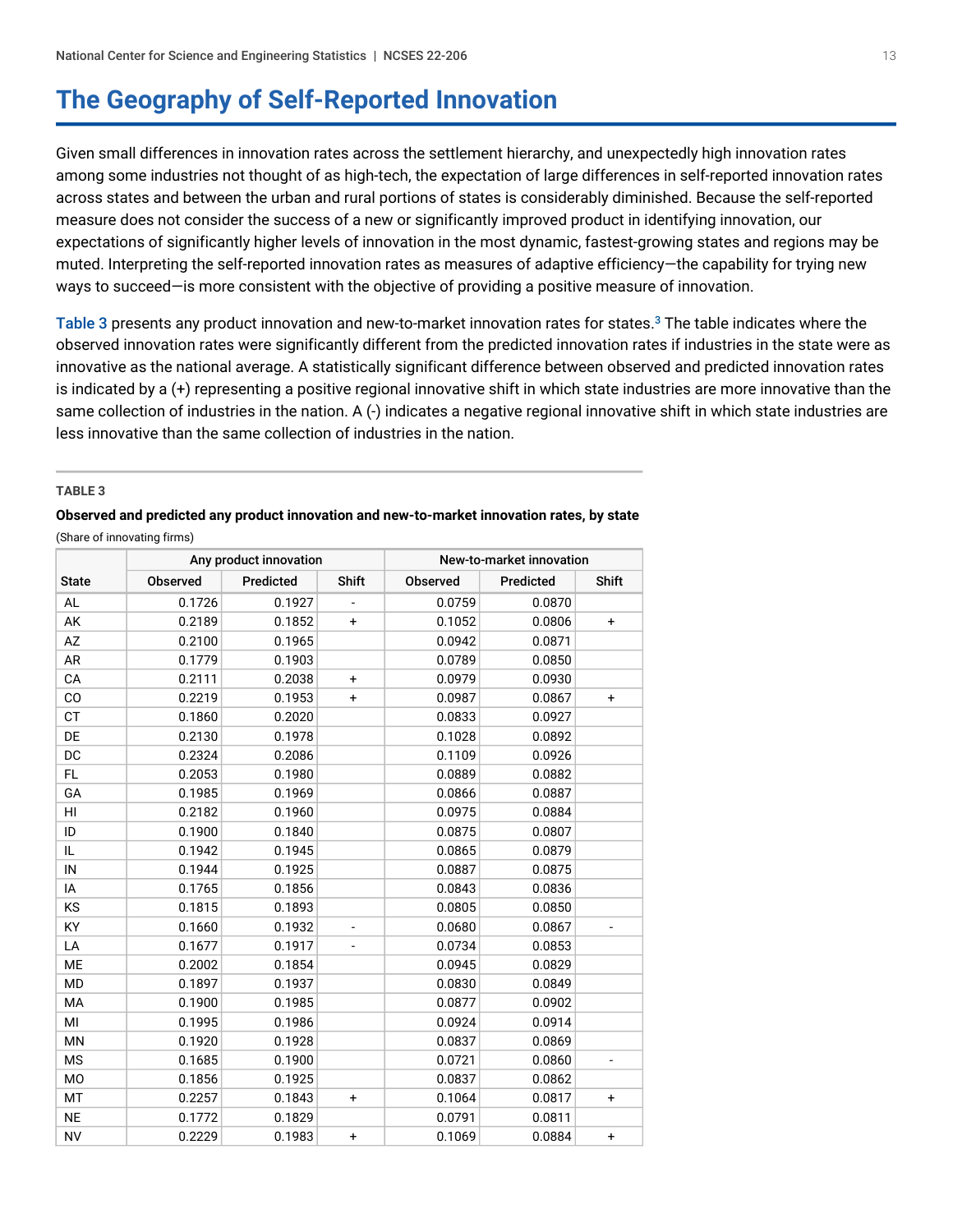#### **TABLE 3**

#### **Observed and predicted any product innovation and new-to-market innovation rates, by state**

(Share of innovating firms)

|                | Any product innovation |           |                              | New-to-market innovation |           |           |  |
|----------------|------------------------|-----------|------------------------------|--------------------------|-----------|-----------|--|
| <b>State</b>   | Observed               | Predicted | Shift                        | Observed                 | Predicted | Shift     |  |
| <b>NH</b>      | 0.2147                 | 0.1993    |                              | 0.0995                   | 0.0923    |           |  |
| <b>NJ</b>      | 0.1882                 | 0.2019    |                              | 0.0860                   | 0.0918    |           |  |
| <b>NM</b>      | 0.2169                 | 0.1909    | $\ddot{}$                    | 0.1047                   | 0.0846    | $\ddot{}$ |  |
| <b>NY</b>      | 0.1819                 | 0.2015    |                              | 0.0823                   | 0.0921    |           |  |
| <b>NC</b>      | 0.2004                 | 0.1938    |                              | 0.0943                   | 0.0874    |           |  |
| ND.            | 0.1768                 | 0.1753    |                              | 0.0822                   | 0.0780    |           |  |
| 0H             | 0.1870                 | 0.1975    |                              | 0.0839                   | 0.0906    |           |  |
| 0K             | 0.1733                 | 0.1899    |                              | 0.0770                   | 0.0844    |           |  |
| 0R             | 0.2103                 | 0.1932    | $\ddot{}$                    | 0.0953                   | 0.0871    |           |  |
| <b>PA</b>      | 0.1885                 | 0.1966    |                              | 0.0847                   | 0.0896    |           |  |
| R <sub>l</sub> | 0.1974                 | 0.1983    |                              | 0.0926                   | 0.0910    |           |  |
| <b>SC</b>      | 0.1868                 | 0.1923    |                              | 0.0756                   | 0.0863    |           |  |
| SD             | 0.1717                 | 0.1790    |                              | 0.0828                   | 0.0801    |           |  |
| <b>TN</b>      | 0.1984                 | 0.1967    |                              | 0.0857                   | 0.0895    |           |  |
| <b>TX</b>      | 0.2006                 | 0.1955    |                              | 0.0901                   | 0.0874    |           |  |
| UT             | 0.2104                 | 0.1945    |                              | 0.0985                   | 0.0864    |           |  |
| VT             | 0.1894                 | 0.1929    |                              | 0.0983                   | 0.0878    |           |  |
| VA             | 0.2023                 | 0.1925    |                              | 0.0912                   | 0.0849    |           |  |
| <b>WA</b>      | 0.2023                 | 0.1933    |                              | 0.0894                   | 0.0867    |           |  |
| <b>WV</b>      | 0.1435                 | 0.1840    | $\qquad \qquad \blacksquare$ | 0.0565                   | 0.0817    |           |  |
| WI             | 0.1829                 | 0.1914    |                              | 0.0857                   | 0.0878    |           |  |
| <b>WY</b>      | 0.2059                 | 0.1805    |                              | 0.0919                   | 0.0788    |           |  |

#### **Note(s):**

Shift refers to regional innovative shift in which + indicates that observed is statistically larger than predicted at the 0.05 level, and - indicates that observed is statistically smaller than predicted at the 0.05 level. These estimates are derived from companies with only a single location and may differ from the published innovation counts and estimates based on single- and multi-unit firms (Kindlon 2021). Limiting analysis to single-unit firms eliminates the potential headquarters' bias resulting from attributing innovation to the reporting location of multi-unit firms and reduces potential measurement error resulting from attributing company reports of innovation to all branch locations. The statistics allow inferences regarding the population of single-unit firms but do not allow inferences regarding the population of all firms.

#### **Source(s):**

National Center for Science and Engineering Statistics and Census Bureau, 2018 Annual Business Survey: Data Year 2017.

The two most salient geographic findings in the table are the western states' proclivity toward positive regional innovative shift and the eastern states' tendency toward negative regional innovative shift. In the West, Alaska, Colorado, Montana, Nevada, and New Mexico demonstrate a positive regional innovative shift for any product innovation and new-to-market innovation, whereas the innovative shift for California and Oregon is limited to any product innovation. California does demonstrate the highest predicted new-to-market innovation rate, consistent with expectations of a considerable hightech presence, that is close to its observed new-to-market innovation rate. New York also demonstrates one of the highest predicted new-to-market innovation rates, but its observed innovation rate is significantly lower, suggesting a negative regional innovative shift. Other eastern states with negative shifts include Alabama, Kentucky, Louisiana, Mississippi, New Jersey, Ohio, and West Virginia.

The District of Columbia does provide a contrast to the story of a western innovation advantage, demonstrating the highest point estimate for any product innovation or new-to-market innovation of any state. The fact that the city of Washington is coterminous with the District of Columbia might explain the high innovation rates relative to most states that combine metropolitan and nonmetropolitan areas. However, an examination of metropolitan and nonmetropolitan innovation rates by state (not shown) identifies only six states in which the any product innovation rate was significantly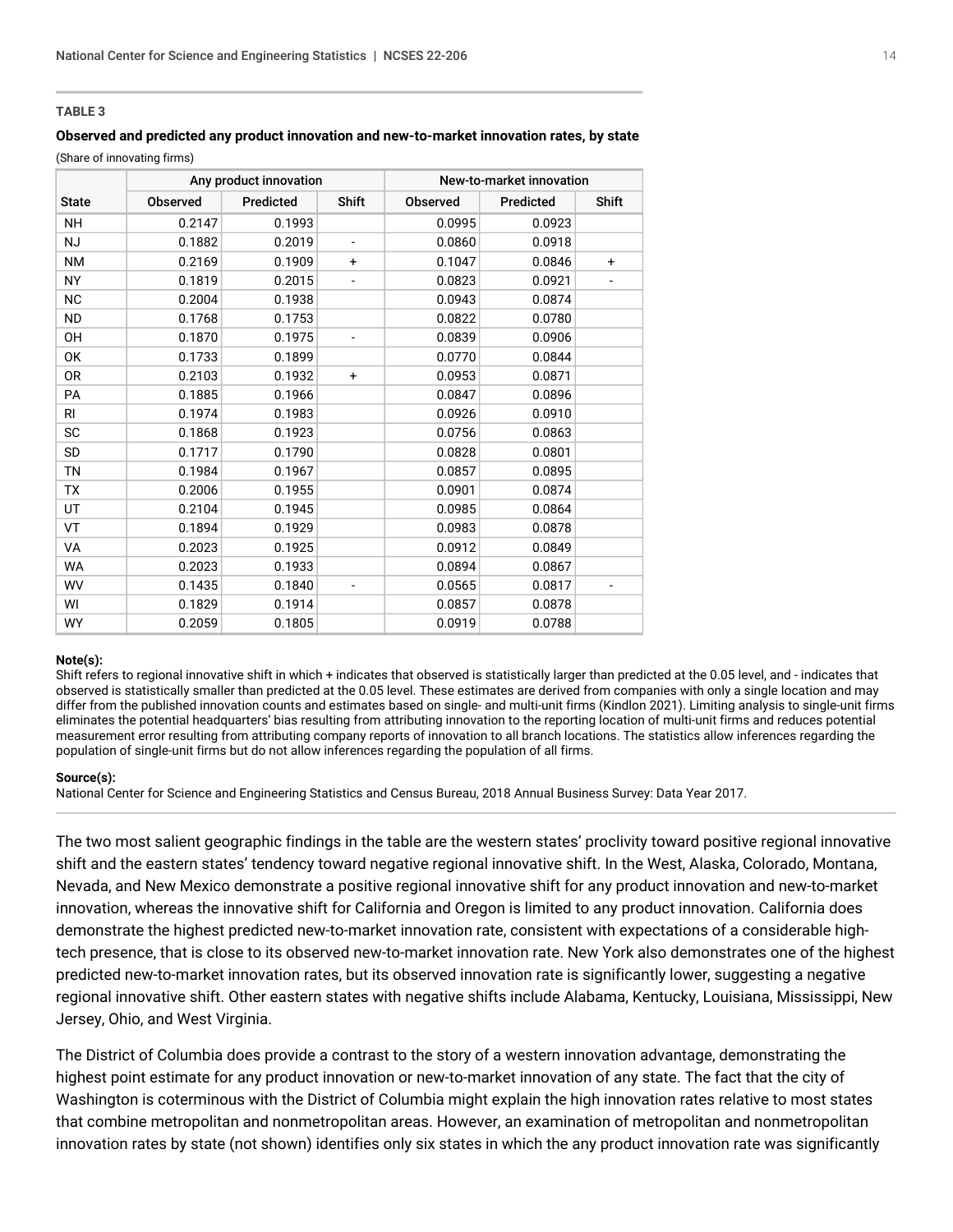lower for nonmetropolitan areas (Delaware, Georgia, Illinois, Kentucky, Ohio, and Virginia), one state with a significantly lower nonmetropolitan new-to-market rate (Pennsylvania), and one state with significantly lower nonmetropolitan any product innovation and new-to-market innovation rates (Texas). States with relatively large nonmetropolitan populations such as Alaska, Montana, and Wyoming also demonstrate some of the highest observed innovation rates, suggesting that rural areas do not inherently impede state-level innovation.

Geography is most easily communicated through maps, and [figure 1](#page-14-0) visually summarizes [table 3](#page-12-1). The difficulty of expressing differences in innovation rates on a map from the ABS is that the state innovation rates are generally close together, making ranking by point estimates problematic. The differences between the 10 most innovative and 7 least innovative states are statistically different. However, for most states in the middle, it is not possible to characterize them definitively as less innovative than the top states or more innovative than the bottom states. The largest category of states is thus an intermediate or indeterminant classification.

#### <span id="page-14-0"></span>**FIGURE 1**

#### **New-to-market innovation, by state**



#### **Note(s):**

States in the high innovation category are statistically different from states in the low innovation category at the 0.05 level. States in the intermediate category are not statistically different from states in the high and/or low innovation categories. Positive shift (+) indicates that the observed innovation rate is statistically higher than the predicted innovation rate. Negative shift (-) indicates that the observed innovation rate is statistically lower than the predicted innovation rate.

#### **Source(s):**

National Center for Science and Engineering Statistics and Census Bureau, 2018 Annual Business Survey: Data Year 2017.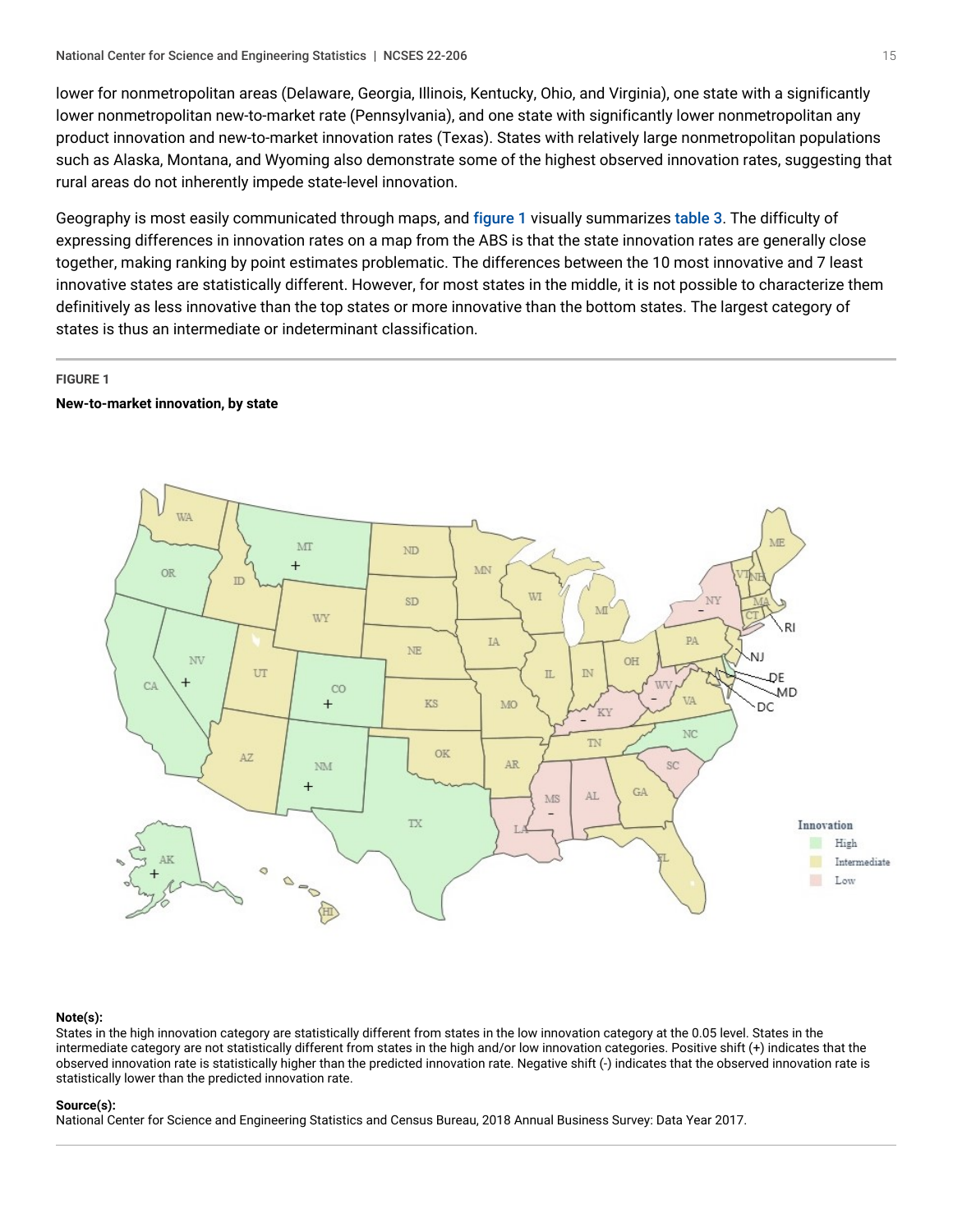The western innovation advantage is evident in the map, with Delaware, the District of Columbia, and North Carolina the only three high-innovation regions in the East. The West includes no low-innovation states, and all of the states demonstrating a positive regional innovative shift are located here. In contrast, all states demonstrating a negative innovative shift are in the East. However, the most compelling message from the map is that most states are in the intermediate category. The only clear statistical evidence presented in the map is a difference in innovation rates between states with high and low innovation rates. Thus, there is no evidence of a distinct coastal/heartland difference in selfreported innovation that always seems to motivate discussion of the concentrated geographic distribution of venture capital or R&D funding. This is encouraging to the extent that the motivation of businesses to innovate appears to be much more broadly distributed than the funding streams for new ideas.

Two possible explanations for the rather flat geography of self-reported innovation are that state aggregates mask considerable variation across substate areas or that the very smallest firm size classes mask variation in the larger firms, which are less numerous. The former possibility will be investigated in the next section. As for the latter possibility, limiting the estimation of innovation rates to firms with 10 or more employees, which is the common practice in the Community Innovation Survey administered in European Union countries, substantially reduces sample size ( $N \approx 64,000$ ), making it more difficult to identify statistically significant differences among states. The immediate verdict is to suspend judgment on whether the smallest firm size classes are masking larger innovation differences across states. However, the following substate analysis poses the question somewhat differently: are assumed coastal standouts such as Silicon Valley (San Jose), San Francisco, and Boston masked in statewide averages?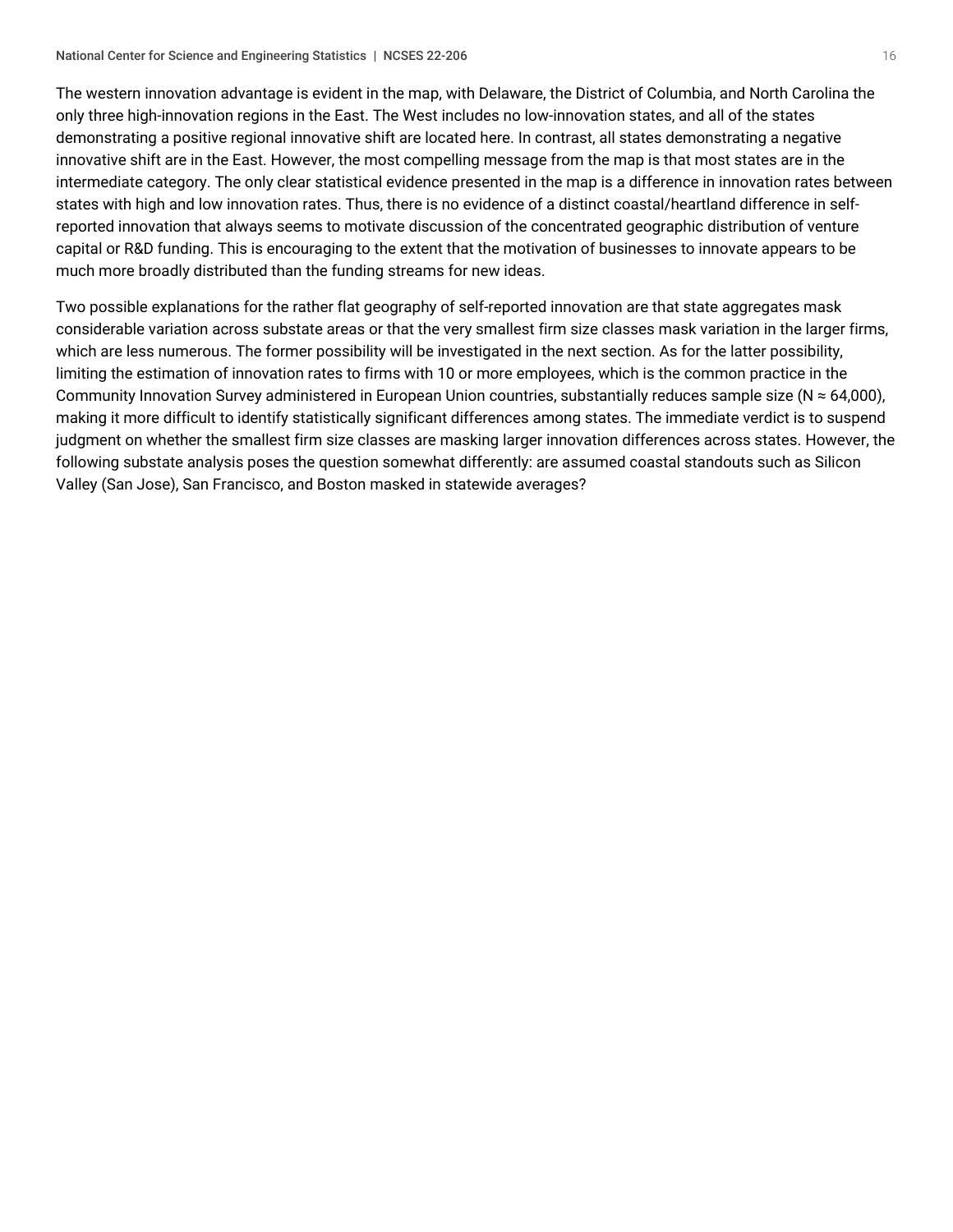### <span id="page-16-0"></span>**Most Innovative Commuting Zones: Overall and Controlling for Industrial Composition**

The substate regions used in this analysis are the 2010 commuting zones, collections of individual counties linked by strong intercounty commuter flows (Fowler and Jenson 2020; Fowler, Rhubart, and Jensen 2016). Commuting zones have the advantage of defining a functional economic region and providing a larger sample size for estimating innovation rates than a county geography. In contrast to metropolitan statistical areas, commuting zones are inclusive of all areas in the United States. Commuting zone geographies have been frequently used in studies of innovation and labor market issues (Acemoglu and Restrepo 2020; Autor, Dorn, and Hanson 2013; Bell et al. 2019).

Ranking the 50 most innovative commuting zones by point estimate is problematic because the standard errors are considerably larger than those for the state estimates. Ranking by the lower limit of the 95% confidence interval for the innovation rate estimate limits the number of false positives (i.e., commuting zones included in the top 50 list that are in fact not particularly innovative). This ranking is provided in [table 4](#page-16-1). The trade-off is that some truly innovative commuting zones may be excluded from the list (false negatives), and this misclassification is more likely to affect smaller commuting zones. However, the central concern that state-level estimates are masking high innovation rates in global cities on the coasts can be effectively assessed.

#### <span id="page-16-1"></span>**TABLE 4**

#### **Top 50 commuting zones, by robust new-to-market innovation rates**

(Share of innovating firms)

|                                                                                                                |        | Standard error of | <b>Robust</b> |           |
|----------------------------------------------------------------------------------------------------------------|--------|-------------------|---------------|-----------|
| Main CBSA or county names, state, commuting zone ID                                                            | Mean   | mean              | mean          | Shift     |
| Kokomo, Logansport, Peru, IN 176                                                                               | 0.1608 | 0.0139            | 0.1334        | Yes       |
| Fredericksburg, Kerrville, TX 561                                                                              | 0.1636 | 0.0234            | 0.1176        | Yes       |
| Santa Fe, Española, Los Alamos, Las Vegas, NM 400                                                              | 0.1429 | 0.0143            | 0.1148        | Yes       |
| Wallowa, OR 487                                                                                                | 0.2955 | 0.0939            | 0.1111        | Yes       |
| San Jose, Sunnyvale, Santa Cruz, Salinas, CA 70                                                                | 0.1134 | 0.0061            | 0.1013        | Yes       |
| Flagstaff, AZ 33                                                                                               | 0.1702 | 0.0361            | 0.0993        | Yes       |
| Fairbanks, AK 21                                                                                               | 0.1186 | 0.0107            | 0.0977        | Yes       |
| Austin, Round Rock, TX 534                                                                                     | 0.1157 | 0.0092            | 0.0977        | Yes       |
| Casper, WY 622                                                                                                 | 0.1261 | 0.0145            | 0.0976        | Yes       |
| Accomack, Northampton, VA 581                                                                                  | 0.1805 | 0.0430            | 0.0961        | No        |
| San Francisco, Oakland, Napa, Santa Rosa, Vallejo, CA 58                                                       | 0.1020 | 0.0037            | 0.0947        | Yes       |
| Las Vegas, Henderson, Paradise, Pahrump, NV 386                                                                | 0.1055 | 0.0057            | 0.0943        | Yes       |
| Blacksburg, Christiansburg, Radford, VA 593                                                                    | 0.1443 | 0.0257            | 0.0937        | No        |
| Los Angeles, Long Beach, Anaheim, Riverside, San Bernardino, Ontario, Oxnard, Thousand<br>Oaks, Ventura, CA 69 | 0.0984 | 0.0028            | 0.0928        | No        |
| Bozeman, Helena, MT 349                                                                                        | 0.1217 | 0.0148            | 0.0926        | Yes       |
| Washington, Arlington, Alexandria, DC, VA, MD, WV 93                                                           | 0.0976 | 0.0037            | 0.0903        | Yes       |
| Columbus, OH 451                                                                                               | 0.1078 | 0.0096            | 0.0890        | No        |
| Glenwood Springs, Edwards, Breckenridge, CO 83                                                                 | 0.1093 | 0.0104            | 0.0890        | Yes       |
| Traverse City, MI 287                                                                                          | 0.1229 | 0.0174            | 0.0889        | <b>No</b> |
| Wilmington, Myrtle Beach, NC, SC 422                                                                           | 0.1106 | 0.0111            | 0.0888        | Yes       |
| Miami, Fort Lauderdale, West Palm Beach, FL 98                                                                 | 0.0942 | 0.0029            | 0.0885        | No        |
| Portland, Vancouver, Hillsboro, OR, WA 475                                                                     | 0.0959 | 0.0041            | 0.0878        | No        |
| Boston, Cambridge, Newton, MA, NH; Manchester, Nashua, NH; Concord, NH; Portland,<br>South Portland, ME 281    | 0.1001 | 0.0064            | 0.0877        | No        |
| Asheville, Wilmington, Brevard, NC 423                                                                         | 0.1189 | 0.0159            | 0.0876        | No        |
| Denver, Aurora, Boulder, Fort Collins, CO 74                                                                   | 0.0958 | 0.0043            | 0.0873        | No        |
| Philadelphia, Camden, Wilmington, PA, NJ, DE, MD 92                                                            | 0.0979 | 0.0056            | 0.0869        | No        |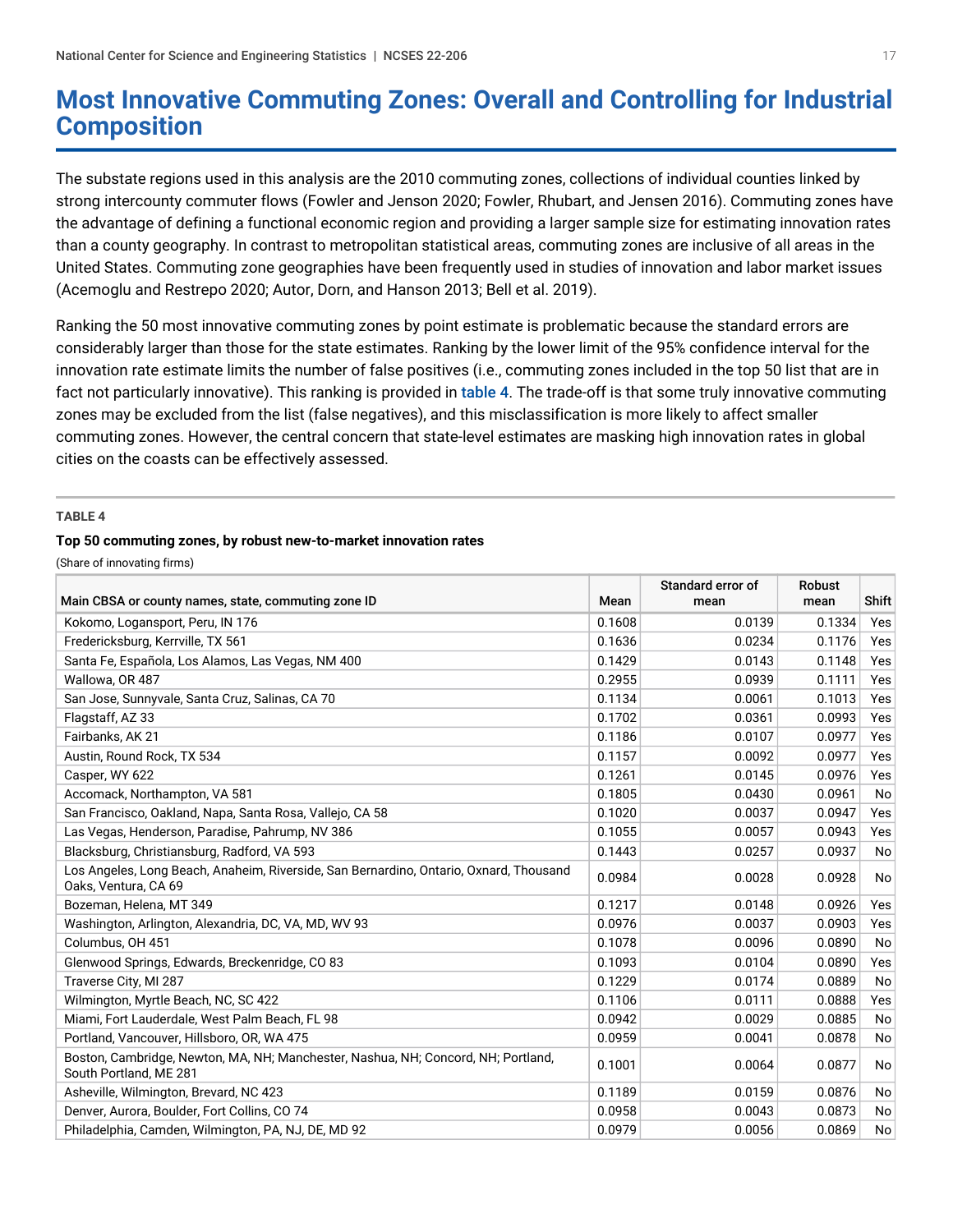#### **TABLE 4**

#### **Top 50 commuting zones, by robust new-to-market innovation rates**

(Share of innovating firms)

|                                                                                                                        |        | Standard error of | Robust |                |
|------------------------------------------------------------------------------------------------------------------------|--------|-------------------|--------|----------------|
| Main CBSA or county names, state, commuting zone ID                                                                    | Mean   | mean              | mean   | <b>Shift</b>   |
| Virginia Beach, Norfolk, Newport News, VA, NC; Kill Devil Hills, NC 419                                                | 0.1313 | 0.0226            | 0.0868 | N <sub>o</sub> |
| Pueblo, Colorado Springs, CO 80                                                                                        | 0.1033 | 0.0088            | 0.0860 | N <sub>o</sub> |
| Grand Rapids, Wyoming, Holland, Ionia, MI 285                                                                          | 0.1029 | 0.0088            | 0.0856 | N <sub>o</sub> |
| Dallas, Fort Worth, Arlington, Corsicana, TX 564                                                                       | 0.0952 | 0.0049            | 0.0855 | No             |
| Urban Honolulu, Hilo, Kahului, Wailuku, Lahaina, Kapaa, HI 135                                                         | 0.1014 | 0.0082            | 0.0853 | N <sub>o</sub> |
| Minneapolis, St. Paul, Bloomington, MN, WI 301                                                                         | 0.0937 | 0.0044            | 0.0851 | N <sub>o</sub> |
| San Diego, Carlsbad, El Centro, CA 64                                                                                  | 0.0952 | 0.0053            | 0.0848 | No             |
| Durham, Chapel Hill, Raleigh, Henderson, NC 427                                                                        | 0.1006 | 0.0083            | 0.0842 | N <sub>o</sub> |
| St. George, Cedar City, UT 571                                                                                         | 0.1202 | 0.0183            | 0.0842 | Yes            |
| Atlanta, Sandy Springs, Roswell, GA 115                                                                                | 0.0911 | 0.0035            | 0.0842 | N <sub>o</sub> |
| Santa Maria, Santa Barbara, San Luis Obispo, Paso Robles, Arroyo Grande, CA 73                                         | 0.1130 | 0.0150            | 0.0836 | N <sub>o</sub> |
| Seattle, Tacoma, Bellevue, Bremerton, Silverdale, Olympia, Tumwater, Bellingham, WA 602                                | 0.0912 | 0.0039            | 0.0835 | No             |
| Salt Lake City, Provo, Orem, Ogden, Clearfield, UT 574                                                                 | 0.0976 | 0.0072            | 0.0835 | N <sub>o</sub> |
| Wenatchee, WA 600                                                                                                      | 0.1133 | 0.0158            | 0.0823 | No             |
| Charlotte, Concord, Gastonia, Shelby, Albemarle, NC, SC 424                                                            | 0.0898 | 0.0038            | 0.0822 | N <sub>o</sub> |
| Tucson, Sierra Vista, Douglas, Nogales, AZ 32                                                                          | 0.0993 | 0.0090            | 0.0816 | N <sub>o</sub> |
| Charlottesville, VA 582                                                                                                | 0.1063 | 0.0126            | 0.0814 | N <sub>o</sub> |
| Anchorage, AK 18                                                                                                       | 0.1095 | 0.0145            | 0.0811 | N <sub>o</sub> |
| Laredo, Zapata, TX 560                                                                                                 | 0.1325 | 0.0262            | 0.0809 | N <sub>o</sub> |
| Deltona, Daytona Beach, Ormond Beach, Palatka, FL 105                                                                  | 0.1006 | 0.0100            | 0.0809 | N <sub>o</sub> |
| Des Moines, West Des Moines, IA 189                                                                                    | 0.1008 | 0.0102            | 0.0808 | No             |
| New York, Newark, Jersey City, Kingston, NY, NJ, PA 411                                                                | 0.0860 | 0.0030            | 0.0800 | N <sub>o</sub> |
| Detroit, Warren, Dearborn, Ann Arbor, Jackson, Adrian, MI 296                                                          | 0.0879 | 0.0040            | 0.0800 | N <sub>o</sub> |
| Medford, Grants Pass, OR 483                                                                                           | 0.1096 | 0.0151            | 0.0799 | No             |
| Trenton, NJ; Allentown, Bethlehem, Easton, PA, NJ (includes parts of New York, Newark,<br>Jersey City, NY, NJ, PA) 391 | 0.0871 | 0.0037            | 0.0799 | No             |

CBSA = core-based statistical area.

#### **Note(s):**

"Yes" for regional shift indicates that the observed new-to-market innovation rate is statistically larger than the predicted new-to-market innovation rate at the 0.05 level. These estimates are derived from companies with only a single location and may differ from the published innovation counts and estimates based on single- and multi-unit firms (Kindlon 2021). Limiting analysis to single-unit firms eliminates the potential headquarters' bias resulting from attributing innovation to the reporting location of multi-unit firms and reduces potential measurement error resulting from attributing company reports of innovation to all branch locations. The statistics allow inferences regarding the population of single-unit firms but do not allow inferences regarding the population of all firms.

#### **Source(s):**

National Center for Science and Engineering Statistics and U.S. Census Bureau, 2018 Annual Business Survey: Data Year 2017.

Silicon Valley (San Jose), San Francisco, Boston, Austin, Seattle, and other areas identified with high tech are included in [table 4](#page-16-1). However, the estimated innovation rates are not substantially different from their respective state innovation rates. In fact, the rates for all but Austin are not statistically different from the rates for their state. [Table 4](#page-16-1), listing the 50 most innovative commuting zones, reinforces the conclusion from the state table that regional differences in self-reported innovation rate are matters of degree rather than kind. The combination of global cities (the District of Columbia, Los Angeles, New York City, and San Francisco), small rural areas (Wallowa, Oregon), small midwestern cities (Kokomo, Indiana), and university-dominated regions (Blacksburg and Charlottesville, Virginia) on the list challenges the notion that any particular type of region is pulling away in the introduction of new products. It is important to remember that the positive measures of innovation are not dependent on market success, so there may be large regional differences in the economic outcomes derived from the introduction of new products.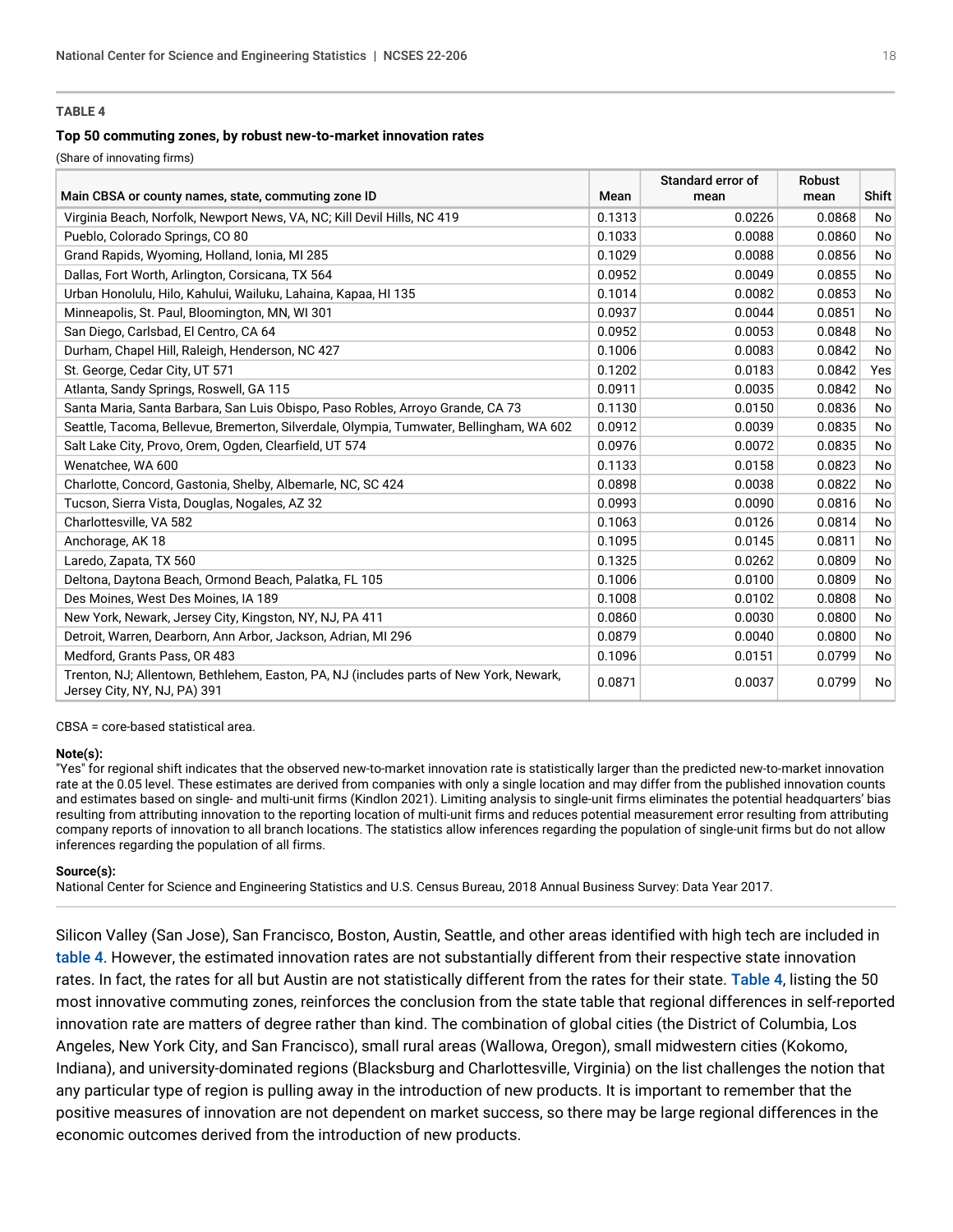[Figure 2](#page-18-0) maps the findings in [table 4](#page-16-1), providing visual evidence of the dispersion of the top 50 commuting zones. The western dominance evident in the state map is replaced with greater regional balance for substate areas. Notable geographic features are the high-innovation commuting zones clustering in the eastern seaboard megalopolis between the District of Columbia and New York City, and the Northern and Southern California clusters. Large areas on the map that are seemingly devoid of any high-innovation commuting zones such as the Great Plains should be assessed with caution, given the high probability of false negatives for small-population commuting zones characterizing the region.

#### <span id="page-18-0"></span>**FIGURE 2**

#### **Top 50 new-to-market innovation commuting zones**



#### **Note(s):**

Robust mean is lower bound of 95% confidence interval for commuting zone mean. Information on commuting zones and constituent counties is available at <https://sites.psu.edu/psucz/files/2018/09/counties10-21t2x4h.xlsx>. More information on countycode is available at [https://](https://www.ers.usda.gov/webdocs/DataFiles/53251/ruralurbancodes2013.xls?v=5649.8) [www.ers.usda.gov/webdocs/DataFiles/53251/ruralurbancodes2013.xls?v=5649.8](https://www.ers.usda.gov/webdocs/DataFiles/53251/ruralurbancodes2013.xls?v=5649.8). "Yes" for shift indicates that the observed innovation rate is statistically higher than the predicted innovation rate (not shown).

#### **Source(s):**

National Center for Science and Engineering Statistics and Census Bureau, 2018 Annual Business Survey: Data Year 2017.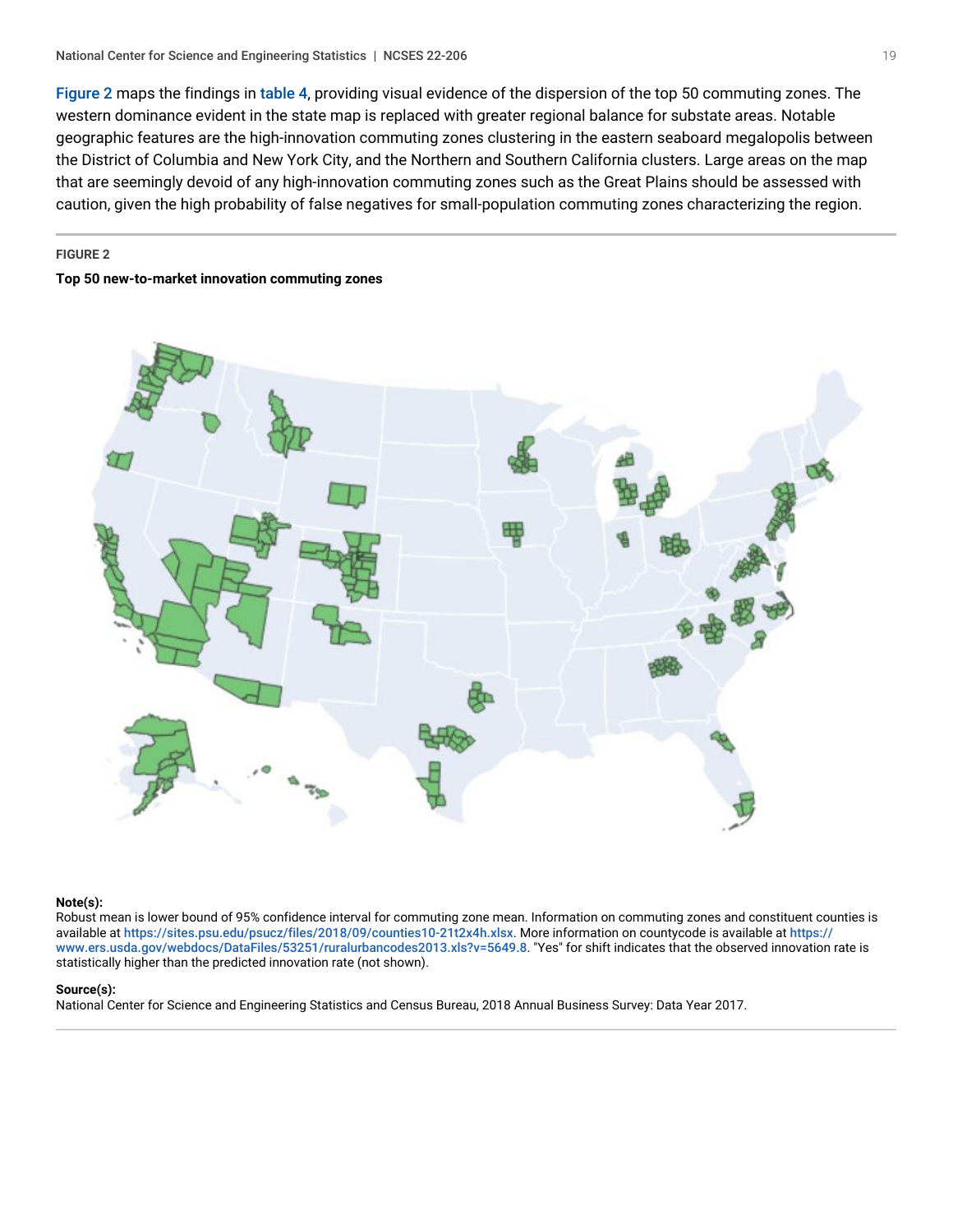Substate regions specializing in more innovative industries are more likely to be included in the top 50 list. California commuting zones making the list have some of the highest predicted innovation estimates in the country. Assessing the innovative activity in a commuting zone controlling for the industries located there is possible using the regional innovative shift measure described earlier. Commuting zones with observed innovation rates statistically higher than their predicted innovation rates indicate that local businesses are more innovative, on average, than their industry peers. The geographic distribution of these regions gives an idea of where business-level innovation is particularly active. [Table 5](#page-19-0) may not capture all such regions, given larger errors in innovation rate estimates for smaller areas.

#### <span id="page-19-0"></span>**TABLE 5**

#### **Commuting zones with higher innovation rates than predicted**

(Share of innovating firms)

|                                                          |       | Any product innovation |                               |           | New-to-market innovation |                          |           |  |
|----------------------------------------------------------|-------|------------------------|-------------------------------|-----------|--------------------------|--------------------------|-----------|--|
| Main CBSA or county names, state, commuting zone ID      |       |                        | Number   Observed   Predicted | Shift     |                          | Observed Predicted Shift |           |  |
| Flagstaff, AZ 33                                         | 280   | 0.2723                 | 0.1844                        | $\ddot{}$ | 0.1702                   | 0.0811                   | $\ddot{}$ |  |
| San Francisco, Oakland, Napa, Santa Rosa, Vallejo, CA 58 | 7,500 | 0.2226                 | 0.2051                        | $\ddot{}$ | 0.1020                   | 0.0934                   | $\ddot{}$ |  |
| San Jose, Sunnyvale, Santa Cruz, Salinas, CA 70          | 3,200 | 0.2365                 | 0.2074                        | +         | 0.1134                   | 0.0948                   | $\ddot{}$ |  |
| Denver, Aurora, Boulder, Fort Collins, CO 74             | 8,300 | 0.2231                 | 0.1989                        | $\ddot{}$ | 0.0958                   | 0.0884                   |           |  |
| Glenwood Springs, Edwards, Breckenridge, CO 83           | 680   | 0.2155                 | 0.1786                        |           | 0.1093                   | 0.0774                   | $\ddot{}$ |  |
| Washington, Arlington, Alexandria, DC, VA, MD, WV 93     | 8,600 | 0.2182                 | 0.1985                        | $\ddot{}$ | 0.0976                   | 0.0864                   | $\ddot{}$ |  |
| Orlando, Kissimmee, Sanford, FL 101                      | 3,700 | 0.2156                 | 0.1946                        | +         | 0.0907                   | 0.0855                   |           |  |
| Jackson, WY, ID 147                                      | 440   | 0.2738                 | 0.1773                        | $\ddot{}$ | 0.1354                   | 0.0770                   |           |  |
| Kankakee, IL 165                                         | 150   | 0.2661                 | 0.1968                        | $\ddot{}$ | 0.1198                   | 0.0920                   |           |  |
| Kokomo, Logansport, Peru, IN 176                         | 170   | 0.2472                 | 0.1912                        |           | 0.1608                   | 0.0891                   | $\ddot{}$ |  |
| Bozeman, Helena, MT 349                                  | 950   | 0.2621                 | 0.1893                        | $\ddot{}$ | 0.1217                   | 0.0837                   | $\ddot{}$ |  |
| Las Vegas, Henderson, Paradise, Pahrump, NV 386          | 3,600 | 0.2205                 | 0.1991                        |           | 0.1055                   | 0.0880                   | $\ddot{}$ |  |
| Elko, Winnemucca, NV 387                                 | 230   | 0.2501                 | 0.1850                        | +         | 0.1178                   | 0.0822                   |           |  |
| Santa Fe, Española, Los Alamos, Las Vegas, NM 400        | 560   | 0.2686                 | 0.2005                        | +         | 0.1429                   | 0.0901                   | $\ddot{}$ |  |
| Wilmington, Myrtle Beach, NC, SC 422                     | 650   | 0.2264                 | 0.1897                        |           | 0.1106                   | 0.0838                   | $\ddot{}$ |  |
| Durham, Chapel Hill, Raleigh, Henderson, NC 427          | 3,200 | 0.2227                 | 0.1968                        | $\ddot{}$ | 0.1006                   | 0.0874                   |           |  |
| Portland, Vancouver, Hillsboro, OR, WA 475               | 5,300 | 0.2240                 | 0.1986                        | +         | 0.0959                   | 0.0900                   |           |  |
| Medford, Grants Pass, OR 483                             | 600   | 0.2646                 | 0.1901                        | +         | 0.1096                   | 0.0857                   |           |  |
| Wallowa, OR 487                                          | 30    | 0.3575                 | 0.1816                        |           | 0.2955                   | 0.0817                   | $\ddot{}$ |  |
| Cookeville, TN 521                                       | 180   | 0.2793                 | 0.1982                        | $\ddot{}$ | 0.1142                   | 0.0907                   |           |  |
| Austin, Round Rock, TX 534                               | 2.400 | 0.2474                 | 0.2033                        | $\ddot{}$ | 0.1157                   | 0.0909                   | $\ddot{}$ |  |
| Fredericksburg, Kerrville, TX 561                        | 140   | 0.2708                 | 0.1854                        | $\ddot{}$ | 0.1636                   | 0.0818                   | $\ddot{}$ |  |
| St. George, Cedar City, UT 571                           | 490   | 0.2007                 | 0.1817                        |           | 0.1202                   | 0.0792                   | $\ddot{}$ |  |
| Casper, WY 622                                           | 380   | 0.2265                 | 0.1827                        |           | 0.1261                   | 0.0808                   | $\ddot{}$ |  |

CBSA = core-based statistical area.

#### **Note(s):**

+ indicates that observed is statistically larger than predicted at the 0.05 level. These estimates are derived from companies with only a single location and may differ from the published innovation counts and estimates based on single- and multi-unit firms (Kindlon 2021). Limiting analysis to single-unit firms eliminates the potential headquarters' bias resulting from attributing innovation to the reporting location of multi-unit firms and reduces potential measurement error resulting from attributing company reports of innovation to all branch locations. The statistics allow inferences regarding the population of single-unit firms but do not allow inferences regarding the population of all firms. The numbers of observations are rounded.

#### **Source(s):**

National Center for Science and Engineering Statistics and Census Bureau, 2018 Annual Business Survey: Data Year 2017.

Many of the commuting zones in [table 4](#page-16-1) are also included in [table 5](#page-19-0). Global city commuting zones with high predicted innovation rates and even higher observed innovation rates such as Austin, San Francisco, and San Jose, appear in both tables. In contrast, Boston, Los Angeles, New York, and Seattle appear in [table 4](#page-16-1) but not [table 5](#page-19-0) because the observed innovation rates were close to the predicted innovation rates. Denver, Aurora, Boulder, Fort Collins (Colorado); Portland,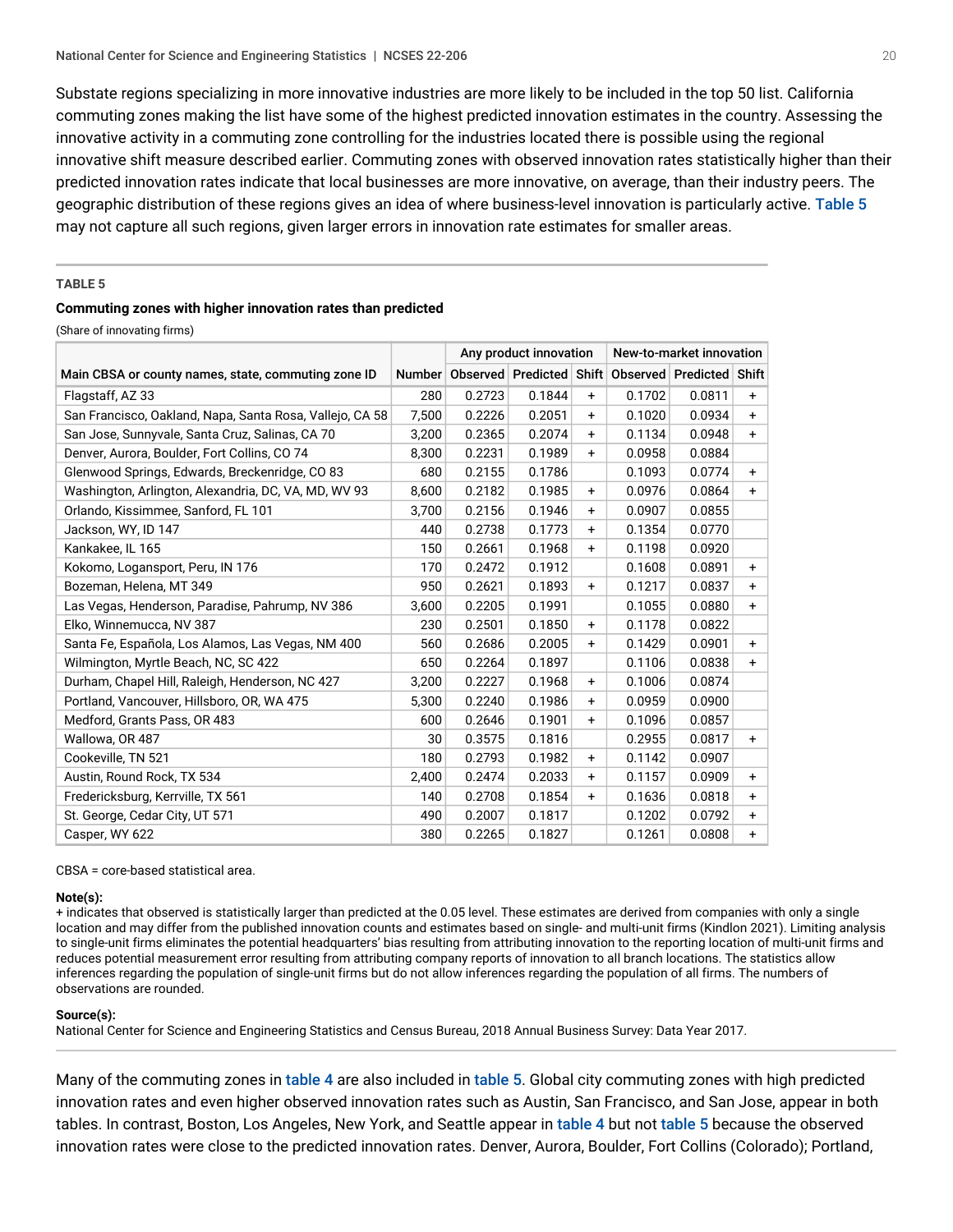Vancouver, Hillsboro (Oregon/Washington); and Durham, Chapel Hill, Raleigh, Henderson (North Carolina) appear in both tables, but the regional innovative shift is in any product innovation, not the new-to-market innovation measure used in [table 4](#page-16-1). Commuting zones with relatively low predicted innovation rates but very high observed innovation rates include St. George, Cedar City (Utah); Casper (Wyoming); Wallowa (Oregon); and Bozeman, Helena (Montana). Commuting zones with a regional innovative shift in all product innovation that do not appear in the top 50 list include Jackson (Wyoming/ Idaho); Cookeville (Tennessee); Elko, Winnemucca (Nevada); Kankakee (Illinois); and Orlando, Kissimmee, Sanford (Florida).

The examination of self-reported innovation rates within functional economic regions defined by commuting zones reinforces findings from the state-level, industry, settlement size, and establishment size analyses: innovation advantages do characterize some entities as expected, but aggregate differences are modest. Silicon Valley (San Jose), San Francisco, and Austin being included in [table 4](#page-16-1) and [table 5](#page-19-0) reflect a concentration in more innovative industries and excelling in those industries relative to national peers. Despite this double advantage, self-reported innovation rates do not demonstrate the marked spatial concentration observed in other innovation indicators such as R&D expenditures (Shackelford and Wolfe 2021) or venture capital funding (Florida and Hathaway 2018). Possible implications of these divergent findings are discussed in the conclusion.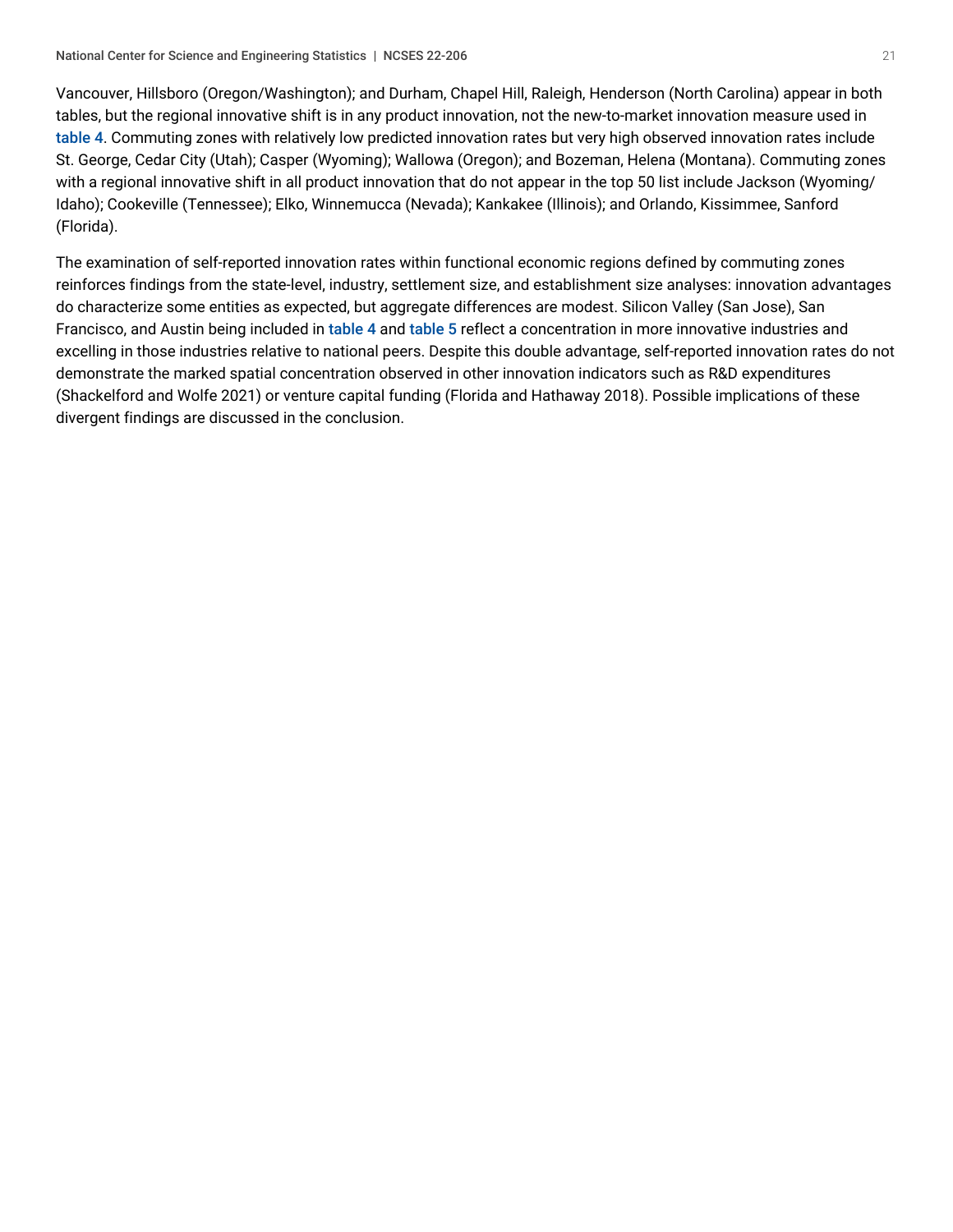## <span id="page-21-0"></span>**Conclusion**

The very large sample size in the inaugural 2017 ABS provides the unique opportunity to examine differences in regional self-reported innovation rates that was not possible with earlier federal collections of innovation data. Modest differences in regional innovation rates are explained by relatively small differences in innovation rates across the settlement hierarchy, and relatively high innovation rates among some low-tech or traditional industries are distributed throughout the country (see Gault 2016). The absence of large regional differences in self-reported innovation rates has significant implications for policy priorities that focus on expanding the geography of innovation, for the utility of the innovation measure in the analysis of economic growth and development, and for future analyses of the geography of self-reported innovation.

The positive measure of innovation collected in the ABS that focuses solely on the introduction of new products or significant change in existing products has a distinct advantage over a normative measure of successful innovation: it does not confound the separate processes of implementing a novel idea with the activities and resources associated with innovative success. The positive measure of innovation effectively captures the elements of the innovation process over which policy may have the least influence. Clearly, a counterfactual of some regions having much lower rates of selfreported innovation would pose a much greater threat to expanding the geography of innovation. If the building blocks of novelty generation and risk-taking behavior that are essential to any innovative endeavor are in short supply in a state or region, then investments in the resources to increase innovative success will be hamstrung from the outset. Instead, the available data demonstrate relatively small differences in the local propensity to bring new ideas to market.

The lack of variation in the self-reported innovation measure compared with wide regional variation in economic outcomes may help explain the relative disinterest of regional scientists and economic geographers in positive measures of self-reported innovation, at least in the United States. Self-reported innovation may be a relatively weak explanatory variable of economic growth. However, if novelty generation and risk aversion as inherent characteristics of a population are not as amenable to policy, then the independent effect of self-reported innovation on economic growth, by itself, may be uninformative. Self-reported innovation can be understood as a necessary but not sufficient condition for economic dynamism.

Research examining economic dynamism in places where it was unexpected found that single factors in isolation have little explanatory power (McGranahan, Wojan, and Lambert 2011). Entrepreneurial context may be similar to self-reported innovation as local data on self-employment, or the size of the small firm sector, do not consider the likelihood of success. McGranahan, Wojan, and Lambert (2011) found that entrepreneurial context did not explain employment or establishment growth well if not combined with local employment in creative occupations and an attractive endowment of natural amenities. Creative occupations and natural amenities were likewise relatively inert in explaining economic dynamism in areas with weak entrepreneurial context. The critical empirical question is what activities and resources are required to transform new ideas into impactful innovations. Reliable data on self-reported innovation at relatively small geographic scales will be valuable in identifying the requisite activities and resources and for evaluating policies and initiatives to expand the geography of impactful innovation.

The conjecture that self-reported innovation is analogous to entrepreneurial context in providing a necessary but not sufficient condition for economic dynamism can be empirically tested using the ABS microdata available in Federal Statistical Research Data Centers. Alternative explanations for the small regional differences in self-reported innovation rates owing to social desirability bias or other measurement errors should be examined. However, research using the *Oslo Manual* innovation questions in the ABS, supplemented with latent class analysis of establishment-level attributes thought to be associated with innovative capability, arrived at the conclusion that urban–rural differences in innovation rates were modest (Wojan and Parker 2017). At the micro level, this augmented measure of self-reported innovation was associated with higher rates of survival among manufacturing establishments, suggesting that the innovation questions are capturing information relevant to economic performance (Wojan, Crown, and Rupasingha 2018).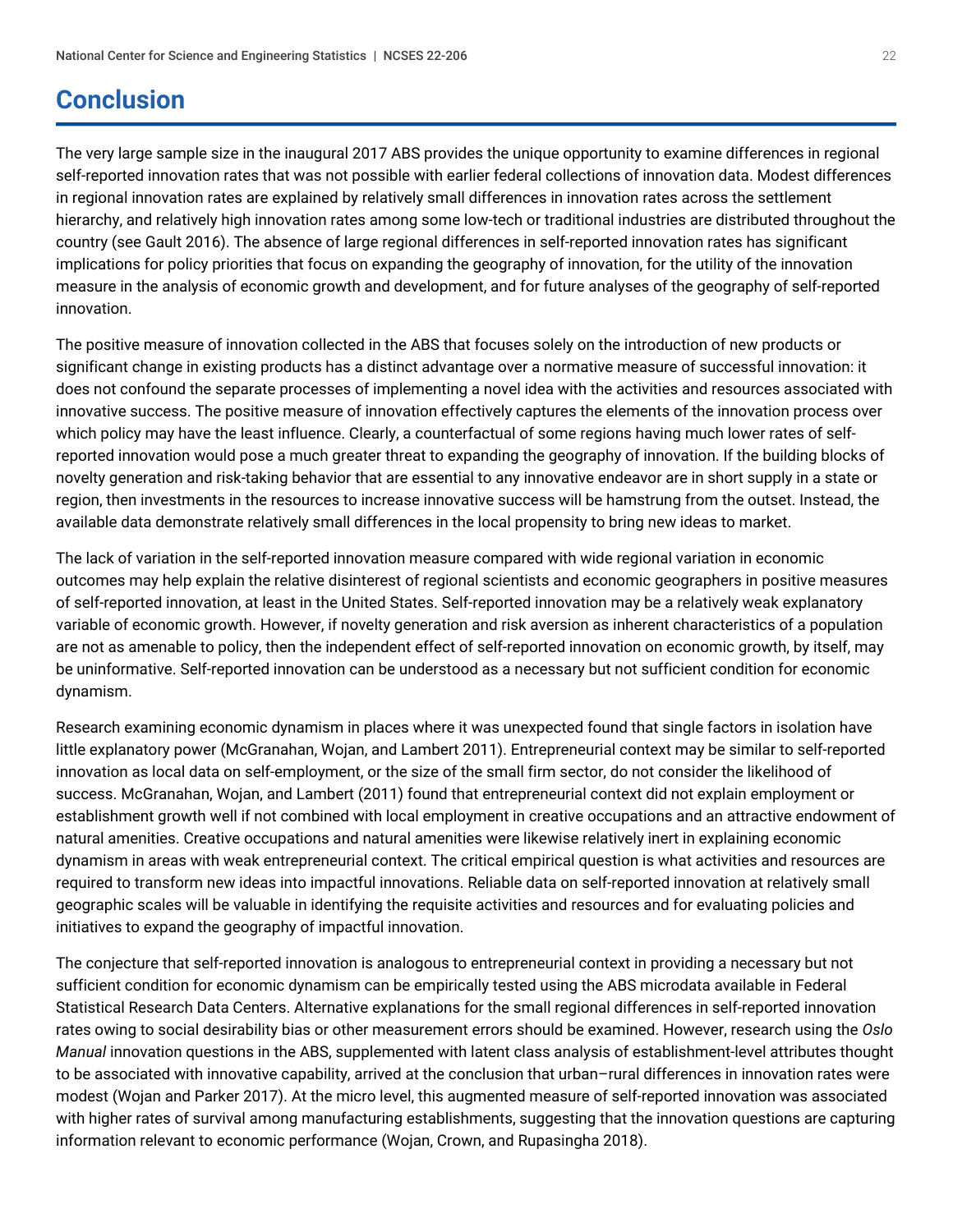The data collection strategy of the National Center for Science and Engineering Statistics pertaining to self-reported innovation is to field a large ABS with a sample size of ~800,000 every 5 years, to align with the U.S. Economic Census reference years of 2017, 2022, and 2027. Intervening years, when the U.S. Economic Census is not conducted, will have a sample size of ~300,000. Limiting the geographic analysis to single-unit firms reduced usable sample size by more than a third. Replicating the analysis here will be possible when the 2023 ABS (reference year 2022) data become available. Longitudinal analysis that tracks the performance of 2017 ABS respondents through time via links to the Census Longitudinal Business Database will allow identifying factors that result in impactful outcomes when combined with selfreported innovation. This longitudinal approach can effectively be implemented in the intervening years between U.S. Economic Census years because examining performance of firms using microdata does not impose the very large sample size requirements for precise estimates of proportions from a binomial distribution.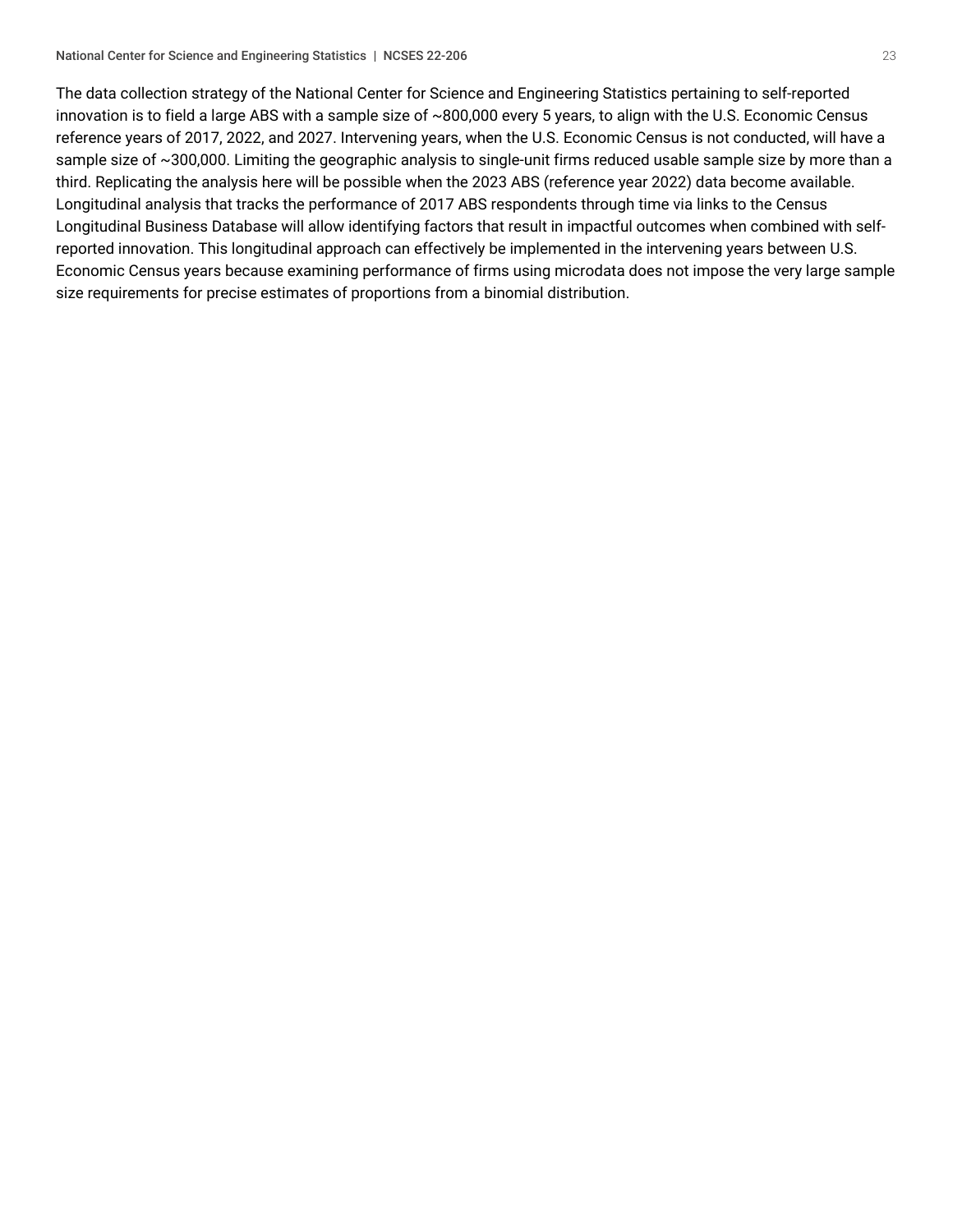### <span id="page-23-0"></span>**References**

Acemoglu D, Restrepo P. 2020. Robots and Jobs: Evidence from US Labor Markets. *Journal of Political Economy* 128(6): 2188–2244. doi:10.1086/705716.

Arundel A, Smith K. 2013. History of the Community Innovation Survey. *In* Fred Gault, editor, *Handbook of Innovation Indicators and Measurement*, pp. 60–87. Cheltenham, UK: Edward Elgar Publishing.

Autor DH, Dorn D, Hanson GH. 2013. The Geography of Trade and Technology Shocks in the United States. *[American](https://www.aeaweb.org/issues/304) [Economic Review](https://www.aeaweb.org/issues/304) 103(3):220–5. doi:10.3386/w18940.*

Bell A, Chetty R, Jaravel X, Petkova N, Van Reenen J. 2019. Who Becomes an Inventor in America? The Importance of Exposure to Innovation, *The Quarterly Journal of Economics* 134(2):647–713. doi:10.1093/qje/qjy028.

Florida R, Hathaway I. 2018. *Rise of the Global Startup City: The New Map of Entrepreneurship and Venture Capital*. Washington, DC: Center for American Entrepreneurship.

Fowler CS, Jensen L. 2020. Bridging the Gap Between Geographic Concept and the Data We Have: The Case of Labor Markets in the USA. *Economy and Space* 52(7):1395–1414. doi:10.1177/0308518X20906154.

Fowler CS, Rhubart DC, Jensen L. 2016. Reassessing and Revising Commuting Zones for 2010: History, Assessment, and Updates for U.S. 'Labor-Sheds' 1990–2010. *Population Research Policy Review* 35:263–86. doi:10.1007/ s11113-016-9386-0.

Gault F. 2016. User Innovation and Official Statistics. *In* Harhoff D, Lakhani KR, editors, *Revolutionizing Innovation*. Cambridge, MA: MIT Press.

Kindlon A; National Center for Science and Engineering Statistics (NCSES). 2021. *First Comprehensive Innovation Survey for the United States: Data from the 2017 Annual Business Survey*. NSF 21-334. Alexandria, VA: National Science Foundation. Available at <https://ncses.nsf.gov/pubs/nsf21334/>.

McGranahan DA, Wojan TR, Lambert DM. 2011. The Rural Growth Trifecta: Outdoor Amenities, Creative Class and Entrepreneurial Context. *Journal of Economic Geography* 11(3):529–57. doi:10.1093/jeg/lbq007.

National Science Board. 2020. *Vision 2030*. Report # NSB-2020-15. [https://www.nsf.gov/nsb/publications/2020/](https://www.nsf.gov/nsb/publications/2020/nsb202015.pdf) [nsb202015.pdf](https://www.nsf.gov/nsb/publications/2020/nsb202015.pdf). Accessed 8 December 2021.

Organisation for Economic Co-operation and Development (OECD)/Eurostat. 2005. *Guidelines for Collecting and Interpreting Innovation Data — The Oslo Manual*, 3rd ed. Paris: OECD.

Peric S, Galindo-Rueda F. 2014. *The Cognitive Testing of Innovation Survey Concepts, Definitions and Questions*. Final report from the Improving the Measurement of Innovation: Supporting International Comparisons project, NSF Award #1114138.

Shackelford B. 2013. *One in Five U.S. Businesses with R&D Applied for a U.S. Patent in 2008*. InfoBrief NSF-13-307. Arlington, VA: National Science Foundation, National Center for Science and Engineering Statistics. Available at [https://](https://www.nsf.gov/statistics/infbrief/nsf13307/) [www.nsf.gov/statistics/infbrief/nsf13307/](https://www.nsf.gov/statistics/infbrief/nsf13307/).

Shackelford B, Wolfe R; National Center for Science and Engineering Statistics (NCSES). 2021. *Businesses Performed 60% of Their U.S. R&D in 10 Metropolitan Areas in 2018*. NSF 21-331. Alexandria, VA: National Science Foundation. Available at <https://ncses.nsf.gov/pubs/nsf21331>.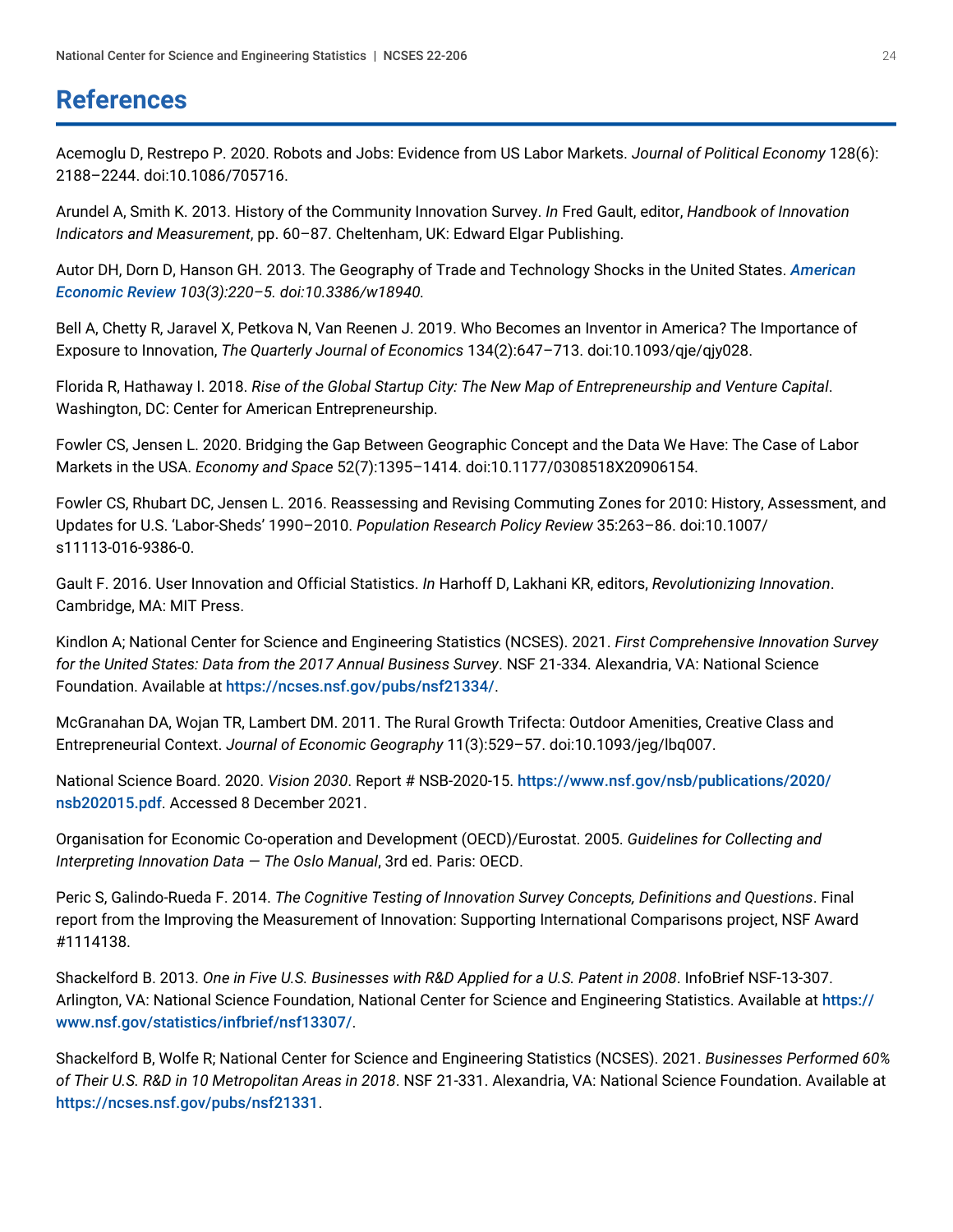Tuttle AD, Alvarado HA, Beck J. 2019. *OECD Innovation Project: Findings from Early Stage Scoping Interviews in the United States Final Report*. Research and Methodology Directorate, Center for Behavioral Science Methods Research Report Series. Survey Methodology #2019-05. Suitland, MD: Census Bureau. [http://www.census.gov/content/dam/Census/](http://www.census.gov/content/dam/Census/library/working-papers/2019/adrm/rsm2019-05.pdf) [library/working-papers/2019/adrm/rsm2019-05.pdf](http://www.census.gov/content/dam/Census/library/working-papers/2019/adrm/rsm2019-05.pdf). Accessed 8 December 2021.

Wojan TR, Crown D, Rupasingha, A. 2018. Varieties of Innovation and Business Survival: Does Pursuit of Incremental or Far-Ranging Innovation Make Manufacturing Establishments More Resilient? *Research Policy* [47\(9](https://www.nsf.gov/cgi-bin/goodbye?https://www.sciencedirect.com/science/journal/00487333/47/9)):1801–10. doi: 10.1016/j.respol.2018.06.011.

Wojan T, Parker T. 2017. *[Innovation in the Rural Nonfarm Economy: Its Effect on Job and Earnings Growth](https://www.ers.usda.gov/webdocs/publications/85191/err-238.pdf?v=42996), 2010-2014*. Economic Research Report 238. Washington, DC: U.S. Department of Agriculture, Economic Research Service. [https://](https://www.ers.usda.gov/webdocs/publications/85191/err-238.pdf?v=6473.4) [www.ers.usda.gov/webdocs/publications/85191/err-238.pdf?v=6473.4](https://www.ers.usda.gov/webdocs/publications/85191/err-238.pdf?v=6473.4). Accessed 8 December 2021.

World Bank. 2009. *World Development Report 2009: Reshaping Economic Geography*. Washington, DC: World Bank. [http://](https://www.nsf.gov/cgi-bin/goodbye?http://documents1.worldbank.org/curated/en/730971468139804495/pdf/437380REVISED01BLIC1097808213760720.pdf) [documents1.worldbank.org/curated/en/730971468139804495/pdf/437380REVISED01BLIC1097808213760720.pdf](https://www.nsf.gov/cgi-bin/goodbye?http://documents1.worldbank.org/curated/en/730971468139804495/pdf/437380REVISED01BLIC1097808213760720.pdf). Accessed 18 August 2020.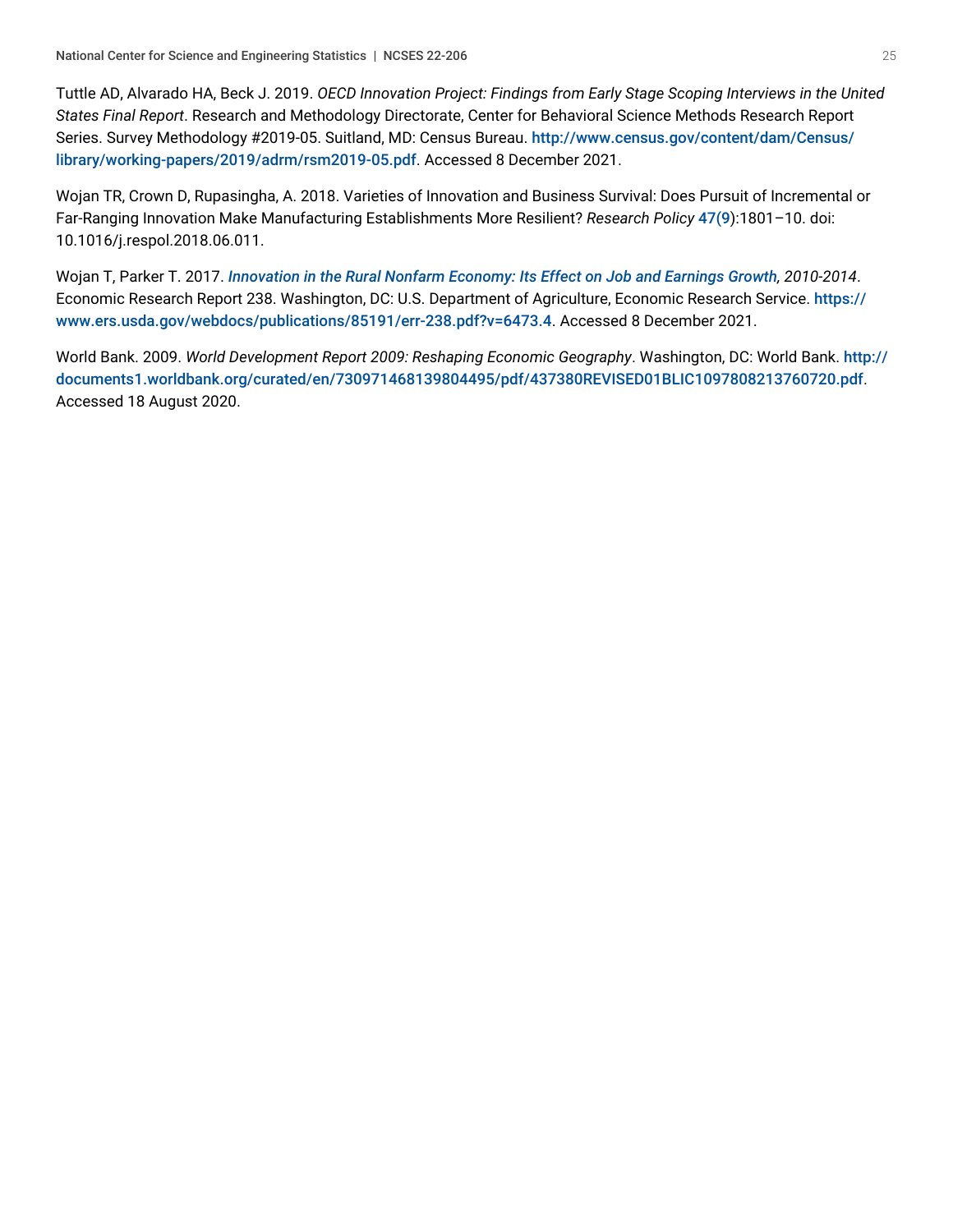## <span id="page-25-0"></span>**Notes**

<span id="page-25-1"></span>[1](#page-5-1) The exact wording of the product innovation question in the 2017 ABS is, "During the three years 2015 to 2017, did this business introduce new or significantly improved: a. Goods. *(exclude the simple resale of new goods and changes of a solely aesthetic nature)*. A good is usually a tangible object such as a smartphone, furniture, or packaged software, but downloadable software, music and film are also goods. b. Services. A service is usually intangible, such as retailing, insurance, educational courses, air travel, consulting, etc." The survey instrument is available at [https://www.nsf.gov/](https://www.nsf.gov/statistics/srvyabs/surveys/srvyabs-2017-abs-1.pdf) [statistics/srvyabs/surveys/srvyabs-2017-abs-1.pdf](https://www.nsf.gov/statistics/srvyabs/surveys/srvyabs-2017-abs-1.pdf) .

<span id="page-25-2"></span>[2](#page-6-1) The innovation rate is conventionally computed as the mean of a binomial (0 for non-innovating or 1 for innovating) distribution. To compute the predicted innovation rate, the 0 or 1 for each firm is replaced with the national innovation rate for the industry. The predicted innovation rate for a region is simply the mean of the predicted innovation rates across all industries in a region, essentially weighted by the number of firms in each industry with their corresponding sample weights.

<span id="page-25-3"></span>[3](#page-12-2) The correspondence of the single-unit innovation rates to innovation rates calculated on the full sample for states (Kindlon 2021) was assessed by calculating the rank order correlation. The rank order correlation of the published state innovation rates in the 2017 ABS and the single unit innovation rates is 0.98615, suggesting a very close correspondence. The largest difference in rank is for New York, which ranks 45th using the full sample ABS but 39th when limited to singleunit firms. Single-unit any product innovation rates are consistently 1.2% to 1.5% higher than the firm-level (single- and multi-unit) innovation rates.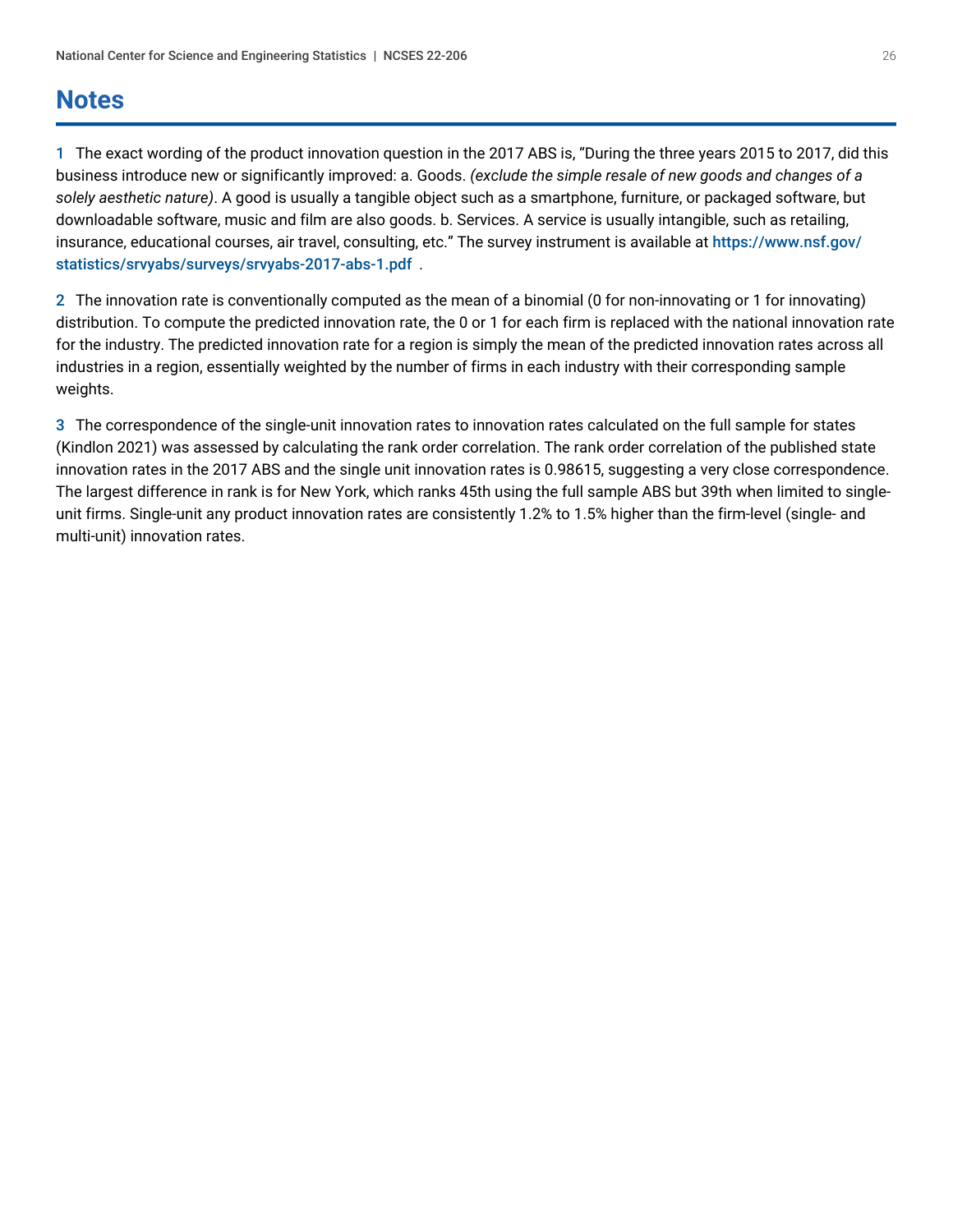## <span id="page-26-0"></span>**Suggested Citation**

Wojan TR; National Center for Science and Engineering Statistics (NCSES). 2022. *The Geography of Self-Reported Innovation: Results from the 2017 Annual Business Survey*. Working Paper NCSES 22-206. Alexandria, VA: National Science Foundation. Available at <https://www.nsf.gov/statistics/2022/ncses22206/>.